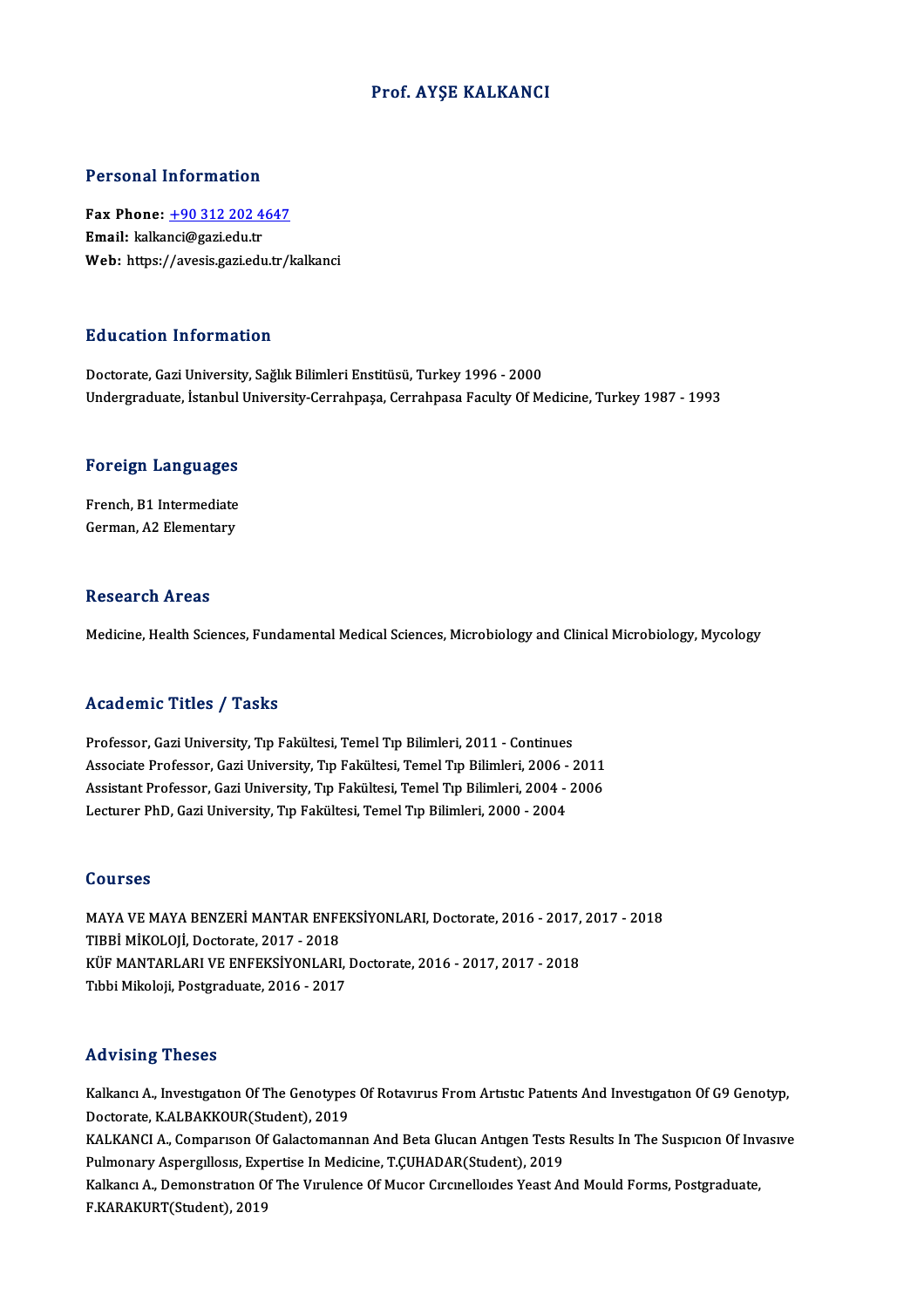Kalkancı A., Ekinokandin sınıfı antifungal ilaçlar ile karşılaştırılmış mutant candida kökenlerinin karakterizasyonu,<br>Destarata N RALTACI(Student), 2019 Kalkancı A., Ekinokandin sınıfı antifung<br>Doctorate, N.BALTACI(Student), 2019<br>KALKANCLA, Kan kültürlerinde sandid Kalkancı A., Ekinokandin sınıfı antifungal ilaçlar ile karşılaştırılmış mutant candida kökenlerinin karakterizasyonu,<br>Doctorate, N.BALTACI(Student), 2019<br>KALKANCI A., Kan kültürlerinde candida cinsi maya mantarlarının ürem

Doctorate, N.BALTACI(Student), 2019<br>KALKANCI A., Kan kültürlerinde candida cinsi maya mantarlarının üreme süreleri ve bu sürenin kısaltılmasına yönelik<br>yaklaşımlar, Expertise In Medicine, E.AYÇA(Student), 2018 KALKANCI A., Kan kültürlerinde candida cinsi maya mantarlarının üreme süreleri ve bu sürenin kısaltılmasına yöneli<br>yaklaşımlar, Expertise In Medicine, E.AYÇA(Student), 2018<br>KALKANCI A., Sodyum hipoklorit, benzalkonyum klor

yaklaşımlar, Expertise In Medicine, E.AYÇA(Student), 2018<br>KALKANCI A., Sodyum hipoklorit, benzalkonyum klorit ve klorhekzidin ile karşılaşmış caı<br>hücresel değişikliklerin AFM ile incelenmesi, Postgraduate, M.ERDOĞAN(Studen KALKANCI A., Sodyum hipoklorit, benzalkonyum klorit ve klorhekzidin ile karşılaşmış candida albicans kökenler<br>hücresel değişikliklerin AFM ile incelenmesi, Postgraduate, M.ERDOĞAN(Student), 2016<br>KALKANCI A., Morphology Of

hücresel değişikliklerin AFM ile incelenmesi, Postgraduate, M.ERDOĞAN(Student), 2016<br>KALKANCI A., Morphology Of Candıda Albıcans Exposed To Sodıum Hypochloride, Benzalkonium<br>Chlorhexidine Under Atomic Force Microscopy (Afm KALKANCI A., Morphology Of Candıda Albıcans Exposed To Sodium Hypochloride, Benzalkonium Chloride And<br>Chlorhexidine Under Atomic Force Microscopy (Afm), Postgraduate, M.Erdoğan(Student), 2016<br>KALKANCI A., Fungicidal/ Fungi

Chlorhexidine Under Atomic Force Microscopy (Afm), Postgraduate, M.Erdoğan(Student), 2016<br>KALKANCI A., Fungicidal/ Fungistatic Activities And The Possible Mechanisms Of Resistance Of Disinfectants Evaluated<br>On A Candida Al

KALKANCI A., Transfer of antifungal resistance genes of Candida albicans strains isolated from clinical samples, On A Candıda Albıcans Model, Doctora<br>KALKANCI A., Transfer of antifungal re<br>Doctorate, I.İBRAHİM(Student), 2012<br>KALKANCI A. Kandidemili basta senun KALKANCI A., Transfer of antifungal resistance genes of Candida albicans strains isolated from clinical samples,<br>Doctorate, I.İBRAHİM(Student), 2012<br>KALKANCI A., Kandidemili hasta serumlarında bazı sitokinlerin belirlenmes

Docto<br>KALK<br>2011<br>KALK KALKANCI A., Kandidemili hasta serumlarında bazı sitokinlerin belirlenmesi, Expertise In Medicine, S.ÖZYEĞEN<br>2011<br>KALKANCI A., Deneysel sepsis modellerinde gerçek zamanlı Polimeraz Zincir Reaksiyonu (PZR) ile etkenlerin<br>sa

2011<br>KALKANCI A., Deneysel sepsis modellerinde gerçek zamanlı Polimeraz Zincir Reaksiyonu (PZR) ile etkenlerin<br>saptanması, Postgraduate, A.A.(Student), 2010 KALKANCI A., Deneysel sepsis modellerinde gerçek zamanlı Polimeraz Zincir Reaksiyonu (PZR) ile etkenlerin<br>saptanması, Postgraduate, A.A.(Student), 2010<br>KALKANCI A., DENEYSEL SEPSİS MODELLERİNDE GERÇEK ZAMANLI POLİMERAZ ZİN

saptanması, Postgraduate, A.A.(Student), 2010<br>KALKANCI A., DENEYSEL SEPSİS MODELLERİNDE GERÇEK Z*I*<br>ETKİLERİN SAPTANMASI, Postgraduate, A.A.(Student), 2010<br>KALKANCI A. Demonstrating Presense of Siderenhare In Ser KALKANCI A., DENEYSEL SEPSIS MODELLERINDE GERÇEK ZAMANLI POLIMERAZ ZINCIR REAKSIYONU (PZR)<br>ETKILERIN SAPTANMASI, Postgraduate, A.A.(Student), 2010<br>KALKANCI A., Demonstrating Presence of Siderophore In Some Fungi, Postgradu

ETKİLERİN SAPTANMASI, Postgraduate, A.A.(Student), 2010<br>KALKANCI A., Demonstrating Presence of Siderophore In Some Fungi, Postgraduate, A.SEYER(Student), 2009<br>KALKANCI A., Bazı mantarlarda siderofor varlığının gösterilmesi KALKANCI A., Demonstrating Presence of Siderophore In Some Fungi, Postgraduate, A.SEYER(Student), 2009<br>KALKANCI A., Bazı mantarlarda siderofor varlığının gösterilmesi, Postgraduate, A.SEYER(Student), 2009<br>KALKANCI A., CAND KALKANCI A., Bazı mantarlarda siderofor varlığının gösterilmesi, Postgraduate, A.SEYER(Student), 2009<br>KALKANCI A., CANDIDA ALBICANS&#8217; A AİT ALS, HWP VE STAPHYLOCOCCUS EPIDERMIDIS&#8217; E AİT I<br>GENLERİNİN FARKLI BİYOM

KALKANCI A., CANDIDA ALBICANS&#8.<br>GENLERININ FARKLI BIYOMATERYALL<br>Postgraduate, S.BOLAT(Student), 2008<br>KALKANCLA, Candida albicans' a ait AL GENLERİNİN FARKLI BİYOMATERYALLERDEKİ EKSPRESYONLARININ REAL TİME PCR İLE KANTİTATİF ANALİZİ,<br>Postgraduate, S.BOLAT(Student), 2008<br>KALKANCI A., Candida albicans' a ait ALS, HWP ve staphylococcus epidermidis' e ait ICA genl

biyomateryallerdeki ekspresyonlarının real time PCR ile kantitatif analizi, Postgraduate, S.BOLAT(Student), 2008

### Articles Published in Journals That Entered SCI, SSCI and AHCI Indexes

rticles Published in Journals That Entered SCI, SSCI and AHCI Indexes<br>I. Frequency of azole resistance in clinical and environmental strains of Aspergillus fumigatus in<br>Turkey: a multisentre study The Turkey: a multicentre study<br>Turkey: a multicentre study<br>ENED B. EDGIN C. CULMEZ VIV Frequency of azole resistance in clinical and environmental strains of Aspergillus fumigatus in<br>Turkey: a multicentre study<br>ENER B., ERGİN Ç., GÜLMEZ KIVANÇ D., AĞCA H., Tikvesli M., AKSOY S., Otkun M., Sig A. K. , Ogunc D

Turkey: a multicentre study<br>ENER B., ERGİN Ç., GÜLMEZ KIVANÇ D., AĞCA H., Tikvesli M., AKSOY S., Otkun M., Sig A. K. , Ogunc D., ÖZHAK B., et al.<br>JOURNAL OF ANTIMICROBIAL CHEMOTHERAPY, 2022 (Journal Indexed in SCI) ENER B., ERGİN Ç., GÜLMEZ KIVANÇ D., AĞCA H., Tikvesli M., AKSOY S., Otkun M., Sig A. K. , Ogunc D., ÖZHAK B., et<br>JOURNAL OF ANTIMICROBIAL CHEMOTHERAPY, 2022 (Journal Indexed in SCI)<br>II. p Epidemiology and Risk Factors of

JOURNAL OF AN<br>p Epidemiolog<br>Care Hospital<br>Mirre A SENOL Care Hospital<br>Mirza A., ŞENOL E., KALKANCI A.

CLINICAL LABORATORY, vol.68, no.1, pp.196-206, 2022 (Journal Indexed in SCI)

# Mirza A., ŞENOL E., KALKANCI A.<br>CLINICAL LABORATORY, vol.68, no.1, pp.196-206, 2022 (Journal Indexed in SCI)<br>III. A case of Peritonitis Caused by Wickerhamomyces anomalus (Candida pelliculosa) Related to<br>Peritoneal Dia A case of Peritonitis Caused by Wickerhamomyces anomalus<br>Peritoneal Dialysis<br>Evren K., Akcay E., Yucel M., Bal A. Z. , Erdinc F. S. , Dinc B., Kalkancı A.<br>MIKRORIYOLOU BULTENL vel 55 no.4 np 665 672-2021 (Journal Inc

Peritoneal Dialysis<br>Evren K., Akcay E., Yucel M., Bal A. Z., Erdinc F. S., Dinc B., Kalkancı A. Peritoneal Dialysis<br>Evren K., Akcay E., Yucel M., Bal A. Z. , Erdinc F. S. , Dinc B., Kalkancı A.<br>MIKROBIYOLOJI BULTENI, vol.55, no.4, pp.665-672, 2021 (Journal Indexed in SCI)<br>Suesinivibrianassas is dominant family in fos

## IV. Succinivibrionaceae is dominant family in fecalmicrobiota of Behcet's Syndrome patients with MIKROE<br>Succini<br>uveitis<br>Teser D

TecerD.,Gogus F.N. ,KalkancıA.,ErdoganM.,HasanreisogluM.,ErginÇ.,KarakanT.,KozanR.,CobanS.,DikerK.S. PLOS ONE, vol.15, no.10, 2020 (Journal Indexed in SCI)

- V. Retrospective analysis of the association of the expression and single nucleotide polymorphisms PLOS ONE, vol.15, no.10, 2020 (Journal Indexed in SCI)<br>Retrospective analysis of the association of the expression and single nucleotide polymorphisms<br>(SNPs) of the TLR4, PTX3 and Dectin-1 (CLEC/A) genes with development o Retrospective analysis of the association of the expression and single nucleotide polymor<br>(SNPs) of the TLR4, PTX3 and Dectin-1 (CLEC/A) genes with development of invasive asp<br>among haematopoietic stem cell transplant reci (SNPs) of the TLR4, PTX3 and Dectin-1 (CLEC/A) genes with development of inva<br>among haematopoietic stem cell transplant recipients with oncohaematological di<br>Kalkancı A., Tuğ E., Fidan I., Güzel Tunçcan Ö., Özkurt Z. N. , among haematopoietic stem cell transplant recipients with oncohaematological disorders<br>Kalkancı A., Tuğ E., Fidan I., Güzel Tunçcan Ö., Özkurt Z. N. , Yegin Z. A. , Sahin E. A. , Kuralay Z.<br>MYCOSES, vol.63, pp.832-839, 202
- VI. Candida hellenica Candidemia Occurred After Esophagus Surgery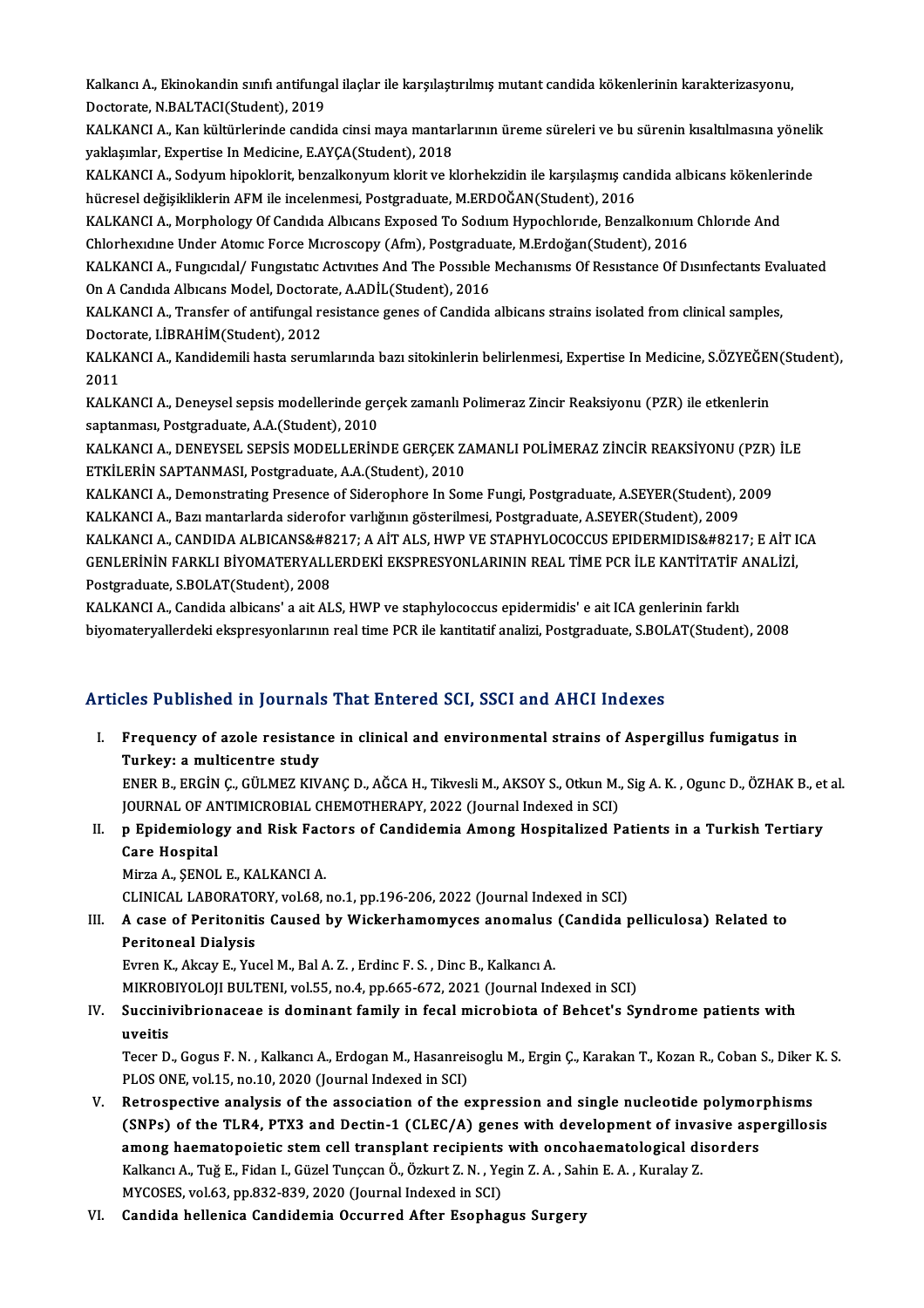ATEŞU.,GurbanovaA.,Yigitoglu F.N. ,KALKANCIA.

MIKROBIYOLOJI BULTENI, vol.54, no.2, pp.334-338, 2020 (Journal Indexed in SCI)

ATEȘ U., Gurbanova A., Yigitoglu F. N. , KALKANCI A.<br>MIKROBIYOLOJI BULTENI, vol.54, no.2, pp.334-338, 2020 (Journal Indexed in SCI)<br>VII. Oral Candida Colonization as a Risk Factor for Chronic Inflammation and Atheroscl MIKROBIYOLOJI BULTEN<br>Oral Candida Colonizat<br>Hemodialysis Patients<br><sup>Voton H.</sup> H. EBTEN V. Sex Oral Candida Colonization as a Risk Factor for Chronic Inflammation and Atherosclerc<br>Hemodialysis Patients<br>Yeter H. H., ERTEN Y., Sevmez H., KORUCU B., KALKANCI A., Elbeg S., ALTOK K., Bali M., YILMAZ H.<br>THEDAPELITIC APHER

Hemodialysis Patients<br>Yeter H. H. , ERTEN Y., Sevmez H., KORUCU B., KALKANCI A., Elbeg S., ALTOK K., Bali M., YILMAZ H.<br>THERAPEUTIC APHERESIS AND DIALYSIS, vol.23, no.6, pp.542-549, 2019 (Journal Indexed in SCI) Yeter H. H., ERTEN Y., Sevmez H., KORUCU B., KALKANCI A., Elbeg S., ALTOK K., Bali M., YILMAZ H.<br>THERAPEUTIC APHERESIS AND DIALYSIS, vol.23, no.6, pp.542-549, 2019 (Journal Indexed in SCI)<br>VIII. First multicentre report of

ARIKAN AKDAĞLI S., GÜLMEZ KIVANÇ D., Dogan O., ÇERİKÇİOĞLU N., DERELİ M. D. , BİRİNCİ A., Yildiran S. T. ,<br>ENER B., ÖZ Y., METİN D. Y. . et al. First multicentre report of in<br>ARIKAN AKDAĞLI S., GÜLMEZ KI\<br>ENER B., ÖZ Y., METİN D. Y. , et al.<br>JOUPMAL OE CLOBAL ANTIMICRO ARIKAN AKDAĞLI S., GÜLMEZ KIVANÇ D., Dogan O., ÇERİKÇİOĞLU N., DERELİ M. D. , BİRİNCİ A., Yildiran<br>ENER B., ÖZ Y., METİN D. Y. , et al.<br>JOURNAL OF GLOBAL ANTIMICROBIAL RESISTANCE, vol.18, pp.230-234, 2019 (Journal Indexed

- ENER B., ÖZ Y., METİN D. Y. , et al.<br>JOURNAL OF GLOBAL ANTIMICROBIAL RESISTANCE, vol.18, pp.230-234, 2019 (Journal Indexed in SCI)<br>IX. In Vitro Efficacy of Chlorhexidine and a riboflavin/UVA Combination on Fungal Agents of JOURNAL OF GLOBAL ANTIMICROBIAL RESISTANCE, vol.18, pp.230-234, 2019 (Journal I.<br>In Vitro Efficacy of Chlorhexidine and a riboflavin/UVA Combination on Funga<br>Kunt Z., Yağmur M., Kandemir H., Harbiyeli I., Erdem E., Kalkanc In Vitro Efficacy of Chlorhexidine and a riboflavin/UVA Combination<br>Kunt Z., Yağmur M., Kandemir H., Harbiyeli I., Erdem E., Kalkancı A., De Hoog G.<br>CURRENT EYE RESEARCH, vol.45, no.1, pp.7-11, 2019 (Journal Indexed in SCI Kunt Z., Yağmur M., Kandemir H., Harbiyeli I., Erdem E., Kalkancı A., De Hoog G. S. , Ilkit M.<br>CURRENT EYE RESEARCH, vol.45, no.1, pp.7-11, 2019 (Journal Indexed in SCI)<br>X. In vitro activity of eravacycline in combination
- CURRENT EYE RESEA<br>In vitro activity of explored<br>baumannii isolates<br>ÖZCEP H S. Cubeder In vitro activity of eravacycline in combination with colistin against carbapenem-resistant A.<br>baumannii isolates<br>ÖZGER H. S. , Cuhadar T., Yildiz S. S. , Gulmez Z. D. , DİZBAY M., GÜZEL TUNÇCAN Ö., KALKANCI A., Simsek H.,

ba<br>ÖZ<br>IO. ÖZGER H. S. , Cuhadar T., Yildiz S. S. , Gulmez Z. D. , DİZBAY M., GÜZEL TUNÇCAN Ö., .<br>O.<br>JOURNAL OF ANTIBIOTICS, vol.72, no.8, pp.600-604, 2019 (Journal Indexed in SCI)<br>Identification of modically important yearts by sequ

- 0.<br>JOURNAL OF ANTIBIOTICS, vol.72, no.8, pp.600-604, 2019 (Journal Indexed in SCI)<br>XI. Identification of medically important yeasts by sequence analysis of the internal transcribed spacer<br>and D1/D2 pegion of the large ribo JOURNAL OF ANTIBIOTICS, vol.72, no.8, pp.600-604, 201<br>Identification of medically important yeasts by see<br>and D1/D2 region of the large ribosomal subunit<br>Ardin M. Kustimur S. KALKANCLA, DURANT Identification of medically important yea:<br>and D1/D2 region of the large ribosomal<br>Aydin M., Kustimur S., KALKANCI A., DURAN T.<br>PEVISTA IPEROAMERICANA DE MICOLOCIA. v and D1/D2 region of the large ribosomal subunit<br>Aydin M., Kustimur S., KALKANCI A., DURAN T.<br>REVISTA IBEROAMERICANA DE MICOLOGIA, vol.36, no.3, pp.129-138, 2019 (Journal Indexed in SCI) Aydin M., Kustimur S., KALKANCI A., DURAN T.<br>REVISTA IBEROAMERICANA DE MICOLOGIA, vol.36, no.3, pp.129-138, 2019 (Journal Indexed in SCI)<br>XII. Comparison of corneal collagen cross-linking (PACK-CXL) and voriconazole treatm
- REVISTA IBEROAMERICANA DE N<br>Comparison of corneal collag<br>experimental fungal keratitis<br>Ordomir H P KALKANCLA Bilgi Comparison of corneal collagen cross-linking (PACK-CXL) and voriconazole<br>experimental fungal keratitis<br>Ozdemir H. B. , KALKANCI A., Bilgihan K., Gocun P. U. , Ogut B., Karakurt F., Erdogan M.<br>ACTA OPHTHALMOLOCICA .vol.97, experimental fungal keratitis<br>Ozdemir H. B. , KALKANCI A., Bilgihan K., Gocun P. U. , Ogut B., Karakurt F., Erdogan M.

ACTA OPHTHALMOLOGICA, vol.97, no.1, 2019 (Journal Indexed in SCI)

XIII. Characterization of Klebsiella pneumoniae strains Exposed to Subinhibitory Concentrations of<br>Chlorhexidine Characterization of Klebsiella pneumoniae strains Exposed to Subinh<br>Chlorhexidine<br>Duman G. G. , Cuhadar T., Yamak A. S. , Albakkour K., ÇAĞLAR K., KALKANCI A.<br>MIKRORIXOLOU RULTENL vel 52. no.1. np.114.117.2019 (Journal Ind

Chlorhexidine<br>Duman G. G. , Cuhadar T., Yamak A. S. , Albakkour K., ÇAĞLAR K., KALKANCI A.<br>MIKROBIYOLOJI BULTENI, vol.53, no.1, pp.114-117, 2019 (Journal Indexed in SCI)<br>Synthesis, sharastarization, antimisrabial astivity,

- MIKROBIYOLOJI BULTENI, vol.53, no.1, pp.114-117, 2019 (Journal Indexed in SCI)<br>XIV. Synthesis, characterization, antimicrobial activity, carbonic anhydrase enzyme inhibitor effects, and MIKROBIYOLOJI BULTENI, vol.53, no.1, pp.114-117, 2019 (Journal Indexed in SCI)<br>Synthesis, characterization, antimicrobial activity, carbonic anhydrase enzyme inhibitor effeq<br>computational studies on new Schiff bases of Sul Synthesis, characterization, antimicrobial activity, carbonic an<br>computational studies on new Schiff bases of Sulfa drugs and<br>Alyar S., Sen C., ALYAR H., ADEM Ş., KALKANCI A., ÖZDEMİR ÖZMEN Ü.<br>JOUPMAL OE MOLECULAR STRUCTUR computational studies on new Schiff bases of Sulfa drugs and their Pd(II), Cu(II)<br>Alyar S., Sen C., ALYAR H., ADEM Ş., KALKANCI A., ÖZDEMİR ÖZMEN Ü.<br>JOURNAL OF MOLECULAR STRUCTURE, vol.1171, pp.214-222, 2018 (Journal Index Alyar S., Sen C., ALYAR H., ADEM Ş., KALKANCI A., ÖZDEMİR ÖZMEN Ü.<br>JOURNAL OF MOLECULAR STRUCTURE, vol.1171, pp.214-222, 2018 (Journal Indexed in SCI)<br>XV. Impact of Iontophoresis and PACK-CXL Corneal Concentrations of Anti
- JOURNAL OF MOLECULAR STRUCTURE, vol.1171, pp.214-222, 2018 (Journal Indexed in SCI)<br>Impact of Iontophoresis and PACK-CXL Corneal Concentrations of Antifungals in an In Vivo Model<br>KALKANCI A., YEŞİLIRMAK N., Ozdemir H. B. , Impact of<br>KALKANCI<br>Bilgihan K.<br>COPNEA v KALKANCI A., YEŞİLIRMAK N., Ozdemir H. B. , Unal E. A. , Erdogan M., .<br>Bilgihan K.<br>CORNEA, vol.37, no.11, pp.1463-1467, 2018 (Journal Indexed in SCI)<br>Investigation of Antifungal Activities of Some Disinfectants of

Bilgihan K.<br>CORNEA, vol.37, no.11, pp.1463-1467, 2018 (Journal Indexed in SCI)<br>XVI. Investigation of Antifungal Activities of Some Disinfectants on Candida albicans<br>Ozturk A., KALKANCI A. CORNEA, vol.37, no.11, p<br>Investigation of Antif<br>Ozturk A., KALKANCI A.<br>MIKRORIVOLOU RIJ TE

MIKROBIYOLOJI BULTENI, vol.52, no.4, pp.376-389, 2018 (Journal Indexed in SCI)

## Ozturk A., KALKANCI A.<br>MIKROBIYOLOJI BULTENI, vol.52, no.4, pp.376-389, 2018 (Journal Indexed in SCI)<br>XVII. Secondary antifungal prophylaxis in allogeneic hematopoietic stem cell transplant recipients with<br>invesive fungal MIKROBIYOLOJI BULTENI, ve<br>Secondary antifungal pro<br>invasive fungal infection<br>Peneler M.S., VII DIZ S. VEC Secondary antifungal prophylaxis in allogeneic hematopoietic stem cell transplant recipients with<br>invasive fungal infection<br>Pepeler M.S., YILDIZ Ş., YEGİN Z.A., ÖZKURT Z.N., GÜZEL TUNÇCAN Ö., ERBAŞ G., KÖKTÜRK N., KALKANCI

i<mark>nvasive f</mark><br>Pepeler M.<br>Yildirim Z.<br>JOUPNAL 6 Pepeler M. S. , YILDIZ Ș., YEGİN Z. A. , ÖZKURT Z. N. , GÜZEL TUNÇCAN Ö., ERBAŞ G., KÖKTÜRK N., KALKANCI A.,<br>Yildirim Z.<br>JOURNAL OF INFECTION IN DEVELOPING COUNTRIES, vol.12, no.9, pp.799-805, 2018 (Journal Indexed in SCI)

## Yildirim Z.<br>JOURNAL OF INFECTION IN DEVELOPING COUNTRIES, vol.12, no.9, pp.799-805, 2018 (Journal Indexed in SCI)<br>XVIII. Detection of Virulence Factors and Antifungal Susceptibilities of Fusarium Strains Isolated from<br> JOURNAL OF INFECTION IN DEVELOPING COUNTRIES, vol.12, no.9, pp.799-805, 2018 (Journal Indexed in SCI)<br>Detection of Virulence Factors and Antifungal Susceptibilities of Fusarium Strains Isolated from<br>Keratitis Cases<br>Cuhadar Detection of Virulence Factors and Antifungal Susceptibilities of I<br>Keratitis Cases<br>Cuhadar T., Karabicak N., Ozdil T., Ozgur D., Otag F., HIZEL K., KALKANCI A.<br>MIKROPIXOLOU PULTENL vel 52, no 2, np 247, 259, 2018 (Journal

MIKROBIYOLOJI BULTENI, vol.52, no.3, pp.247-258, 2018 (Journal Indexed in SCI)

XIX. Corneal Cross-Linking Has No Effect on Matrix Metalloproteinase 9 and 13 Levels During Fungal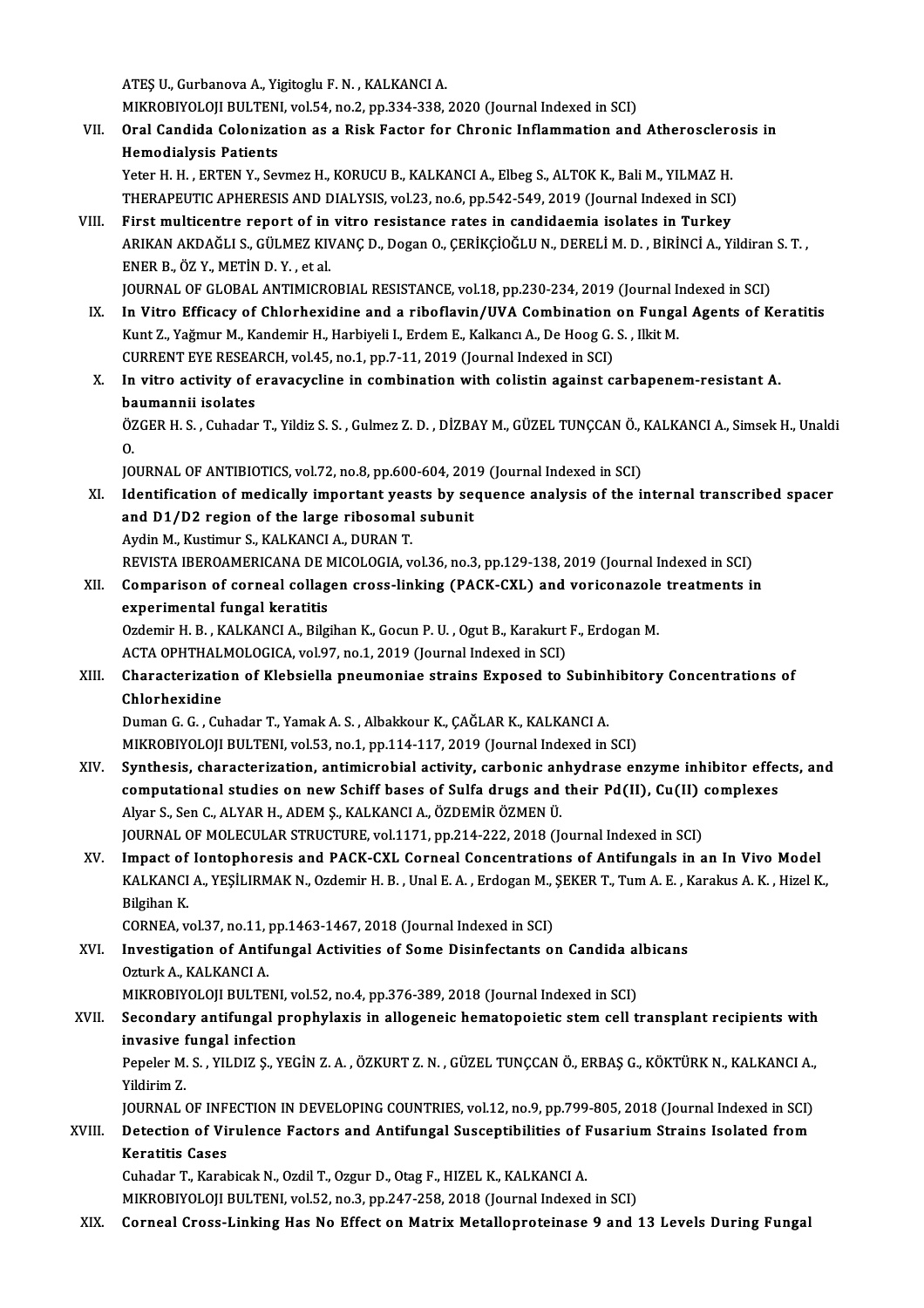#### Keratitis on the Early Stage

Keratitis on the Early Stage<br>KALKANCI A., Bilgihan K., ÖZDEMİR H. B. , YAR SAĞLAM A. S. , Karakurt F., Erdogan M.<br>MYCORATHOLOGLA YR 193 no 2 nn 339 336 3918 (Journal Indoved in SCI) Keratitis on the Early Stage<br>KALKANCI A., Bilgihan K., ÖZDEMİR H. B. , YAR SAĞLAM A. S. , Karakurt F., Erd<br>MYCOPATHOLOGIA, vol.183, no.2, pp.329-336, 2018 (Journal Indexed in SCI)<br>Sessharemyses senevisies fungemia aftar pr

- KALKANCI A., Bilgihan K., ÖZDEMİR H. B. , YAR SAĞLAM A. S. , Karakurt F., Erdogan M.<br>MYCOPATHOLOGIA, vol.183, no.2, pp.329-336, 2018 (Journal Indexed in SCI)<br>XX. Saccharomyces cerevisiae fungemia after probiotic treatment MYCOPATHOLOGIA, vol.183, no.2, pp.329-336, 2018 (Journal Indexed in SCI)<br>Saccharomyces cerevisiae fungemia after probiotic treatment in an intensive c<br>Kara I., YILDIRIM F., Ozgen O., Erganis S., Aydogdu M., DİZBAY M., Gurs Saccharomyces cerevisiae fungemia after probiotic treatment in an intensive care<br>Kara I., YILDIRIM F., Ozgen O., Erganis S., Aydogdu M., DİZBAY M., Gursel G., KALKANCI A.<br>JOURNAL DE MYCOLOGIE MEDICALE, vol.28, no.1, pp.218 Kara I., YILDIRIM F., Ozgen O., Erganis S., Aydogdu M., DİZBAY M., Gursel G., KALKANCI A.<br>JOURNAL DE MYCOLOGIE MEDICALE, vol.28, no.1, pp.218-221, 2018 (Journal Indexed in SCI)<br>XXI. The in vitro effect of antimicrobial pho
- JOURNAL DE MYCOLOGIE MEDICALE, vol.28, no.1, pp.218-221, 2018 (Journal Indexed in SCI)<br>The in vitro effect of antimicrobial photodynamic therapy on Candida and Staphyloco<br>GÜZEL TUNÇCAN Ö., KALKANCI A., Unal E. A. , Abdulma The in vitro effect of antimicrobial photodynamic therapy on Candida and Staphylococci<br>GÜZEL TUNÇCAN Ö., KALKANCI A., Unal E. A. , Abdulmajed O., Erdogan M., DİZBAY M., ÇAĞLAR K.<br>TURKISH JOURNAL OF MEDICAL SCIENCES, vol.48 GÜZEL TUNÇCAN Ö., KALKANCI A., Unal E. A. , Abdulmajed O., Erdogan M., DİZBAY M., ÇAĞLAR K.<br>TURKISH JOURNAL OF MEDICAL SCIENCES, vol.48, no.4, pp.873-879, 2018 (Journal Indexed in SCI)<br>XXII. Evaluation of Antimicrobial Dur
- TURKISH JOURNAL OF MEDICAL SCIENCES, vol.48, no.4, pp.873-879, 2018 (Journal Indexed in SCI)<br>Evaluation of Antimicrobial Durability and Anti-Biofilm Effects in Urinary Catheters Aga<br>Enterococcus faecalis Clinical Isolates Evaluation of Antimicrobial Durability and Anti-<br>Enterococcus faecalis Clinical Isolates and Refer<br>KART D., Kustimur A.S., SAĞIROĞLUM., KALKANCI A.<br>PALKAN MEDICAL IQUPNAL, vol 34 no 6 np 546 552 BALKAN MEDICAL JOURNAL, vol.34, no.6, pp.546-552, 2017 (Journal Indexed in SCI)
- KART D., Kustimur A. S. , SAĞIROĞLU M., KALKANCI A.<br>BALKAN MEDICAL JOURNAL, vol.34, no.6, pp.546-552, 2017 (Journal Inc<br>XXIII. Emerging Pathogen: Candida kefyr (Kluvyeromyces marxianus)<br>Cubedar T. KALKANCLA BALKAN MEDICAL JOURN<br><mark>Emerging Pathogen: Calladar T., KALKANCI A.</mark><br>MIKROPIYOLOU PULTEN! Cuhadar T., KALKANCI A.<br>MIKROBIYOLOJI BULTENI, vol.51, no.4, pp.387-395, 2017 (Journal Indexed in SCI)

- XXIV. Penetration of voriconazole into corneal tissue-an experimental study Kalkanci A., Bilgihan K., Ozdemir H. B., Unal E. A., YESİLIRMAK N., Erdogan M., Tum A. E., Karakus A. K., Hizel K. MYCOSES, vol.60, pp.88, 2017 (Journal Indexed in SCI) Kalkanci A., Bilgihan K., Ozdemir H. B., Unal E. A., YEŞİLIRMAK N., Er<br>MYCOSES, vol.60, pp.88, 2017 (Journal Indexed in SCI)<br>XXV. Antimicrobial photo dynamic treatment of Candida biofilms<br>Tunggan Ö. Kalkangi A., Unal E. A.
- Tunccan Ö., Kalkanci A., Unal E. A., Abdulmajed O., Erdogan M., Dizbay M., Caglar K.<br>MYCOSES, vol.60, pp.79, 2017 (Journal Indexed in SCI) Antimicrobial photo dynamic treatment of Candi<br>Tunccan Ö., Kalkanci A., Unal E. A. , Abdulmajed O., Erdo<br>MYCOSES, vol.60, pp.79, 2017 (Journal Indexed in SCI)<br>Sassharomuses, serevisiae fungemia after probie Tunccan Ö., Kalkanci A., Unal E. A., Abdulmajed O., Erdogan M., Dizbay M., Caglar K.<br>MYCOSES, vol.60, pp.79, 2017 (Journal Indexed in SCI)<br>XXVI. Saccharomyces cerevisiae fungemia after probiotic treatment in an intensive c
- MYCOSES, vol.60, pp.79, 2017 (Journal Indexed in SCI)<br>Saccharomyces cerevisiae fungemia after probiotic treatment in an intensive care u<br>Dizbay M., Kara I., Yildirim F., Ozgen O., Erganis S., Aydogdu M., Dizbay M., Gursel Saccharomyces cerevisiae fungemia after probioti<br>Dizbay M., Kara I., Yildirim F., Ozgen O., Erganis S., Aydog<br>MYCOSES, vol.60, pp.154, 2017 (Journal Indexed in SCI)<br>Microbiological and Histopathological Effects of N Dizbay M., Kara I., Yildirim F., Ozgen O., Erganis S., Aydogdu M., Dizbay M., Gursel G., Kalkanci A.<br>MYCOSES, vol.60, pp.154, 2017 (Journal Indexed in SCI)<br>XXVII. Microbiological and Histopathological Effects of Nasal Pack
- MYCOSES, vol.60, pp.154, 2017 (Journal Indexed in SCI)<br>Microbiological and Histopathological Effects of Nasal Packing (<br>Mucosa<br>Gokdogan O., KIZIL Y., Akyildiz I., AHLAT O., KALKANCI A., Uslu S., Ileri F. Microbiological and Histopathological Effects of Nasal Packing (<br>Mucosa<br>Gokdogan O., KIZIL Y., Akyildiz I., AHLAT O., KALKANCI A., Uslu S., Ileri F.<br>JOUPMAL OE CRANIQEACIAL SURCERY .vol.27, no.8, 2016 (Journal Indo

JOURNAL OF CRANIOFACIAL SURGERY, vol.27, no.8, 2016 (Journal Indexed in SCI)

- Gokdogan O., KIZIL Y., Akyildiz I., AHLAT O., KALKANCI A., Uslu S., Ileri F.<br>JOURNAL OF CRANIOFACIAL SURGERY, vol.27, no.8, 2016 (Journal Indexed in SCI)<br>XXVIII. A Rare and Mortal infection agent in patients with hematolog JOURNAL OF CRANIOFACIAL SURGERY, vol.27, no.8, 2016 (Journal Indexed in SCI)<br>A Rare and Mortal infection agent in patients with hematological malignancies: Saprochaete cap<br>Hematolojik Maligniteli Hastalarda Nadir ve Mortal A Rare and Mortal infection agent in patients with hematological malignancies: Saprochaete<br>Hematolojik Maligniteli Hastalarda Nadir ve Mortal Bir Enfeksiyon Etkeni: Saprochaete capi<br>Aydin Kaynar L., ÖZKURT Z. N. , Ulkuden Hematolojik Maligniteli Hastalarda Nadir ve Mortal Bir Enfeksiyon Etkeni: Sap<br>Aydin Kaynar L., ÖZKURT Z. N. , Ulkuden B., GÜZEL TUNÇCAN Ö., Aygencel G., AKYÜREK N<br>Mikrobiyoloji Bulteni, vol.50, no.4, pp.613-620, 2016 (Jour Aydin Kaynar L., ÖZKURT Z. N. , Ulkuden B., GÜZEL TUNÇCAN Ö., Aygencel G., AKYÜREK N., KALKANCI A.<br>Mikrobiyoloji Bulteni, vol.50, no.4, pp.613-620, 2016 (Journal Indexed in SCI Expanded)<br>XXIX. Evaluation of Antifungal
- Mikrobiyoloji Bulteni, vol.50, no.4, pp.613-620, 2016 (Journal Indexed in SCI Expanded)<br>Evaluation of Antifungal Efficacy of 0.1% and 0.25% Riboflavin with UVA: A Comparative In Vitro<br>Study<br>Bilgihan K., KALKANCI A., ÖZDEMİ Evaluation of Antifungal Efficacy of 0.1% and 0.25% Riboflavin with UVA: A Comparative In Vitro<br>Study<br>Bilgihan K., KALKANCI A., ÖZDEMİR H. B. , Yazar R., Karakurt F., Yuksel E., Otag F., Karabicak N., ARIKAN AKDAĞ<br>S.

St<br>Bi<br>CI Bilgihan K., KALKANCI A., ÖZDEMİR H. B. , Yazar R., Karakurt F., Yuksel E., Otag F., Kara<br>S.<br>CURRENT EYE RESEARCH, vol.41, no.8, pp.1050-1056, 2016 (Journal Indexed in SCI)<br>Circulating Th17, cutokine levels are altered in

- S.<br>CURRENT EYE RESEARCH, vol.41, no.8, pp.1050-1056, 2016 (Journal Indexed in<br>XXX. Circulating Th17 cytokine levels are altered in Hashimoto's thyroiditis<br>Desertekin C.K., Xilmas B.A., TÖDÜNER E.S., KALKANCLA, Ividir O.T., Degertekin C. K. , Yilmaz B. A. , TÖRÜNER F. S. , KALKANCI A., Iyidir O. T. , FİDAN I., Yesilyurt E., Cakir N., Kustimur S.,<br>Arslan M. Circulating Th17 cytokine levels are altered in Hashimoto's thyroiditis Degertekin C. K. , Yilmaz B. A. , TÖRÜNER F. S. , KALKANCI A<br>Arslan M.<br>CYTOKINE, vol.80, pp.13-17, 2016 (Journal Indexed in SCI)<br>Assessment of sussentibility of mould isolates tower
- XXXI. Assessment of susceptibility of mould isolates towards biocides.<br>Kalkanci A., Elli M., Fouad A. A., Yesilyurt E., Khalil I. J. CYTOKINE, vol.80, pp.13-17, 2016 (Journal Indexed in<br>Assessment of susceptibility of mould isolates<br>Kalkanci A., Elli M., Fouad A. A. , Yesilyurt E., Khalil I. J.<br>Journal de muselegie modiable vel 35, no 4, nn 380, 6 Journal de mycologie medicale, vol.25, no.4, pp.280-6, 2015 (Journal Indexed in SCI Expanded) Kalkanci A., Elli M., Fouad A. A. , Yesilyurt E., Khalil I. J.<br>Journal de mycologie medicale, vol.25, no.4, pp.280-6, 2015 (Journal Indexed in SCI Expanded)<br>XXXII. Evaluation of Risk Factors for Invasive Pulmonary Aspe

Journal de mycologie medicale, vol.25, no.4, pp.280-6, 2015 (Journal Indexed in SCI Expanded)<br>Evaluation of Risk Factors for Invasive Pulmonary Aspergillosis and Detection of Diagnostic Valu<br>of Galactomannan and PCR Method Evaluation of Risk Factors fo<br>of Galactomannan and PCR M<br>Intensive Care Unit Patients<br>Orger S, H17EL V, VALVANCLA of Galactomannan and PCR Methods in Bronchoalveolar Lavage Samples From Non-Neutropenic<br>Intensive Care Unit Patients<br>Ozger S., HIZEL K., KALKANCI A., AYDOĞDU M., Civil F., DİZBAY M., GÜRSEL G.

MIKROBIYOLOJI BULTENI, vol.49, no.4, pp.565-575, 2015 (Journal Indexed in SCI)

XXXIII. Using Galleria mellonella as an In Vivo Model to Study the Virulence of Some Bacterial and Fungal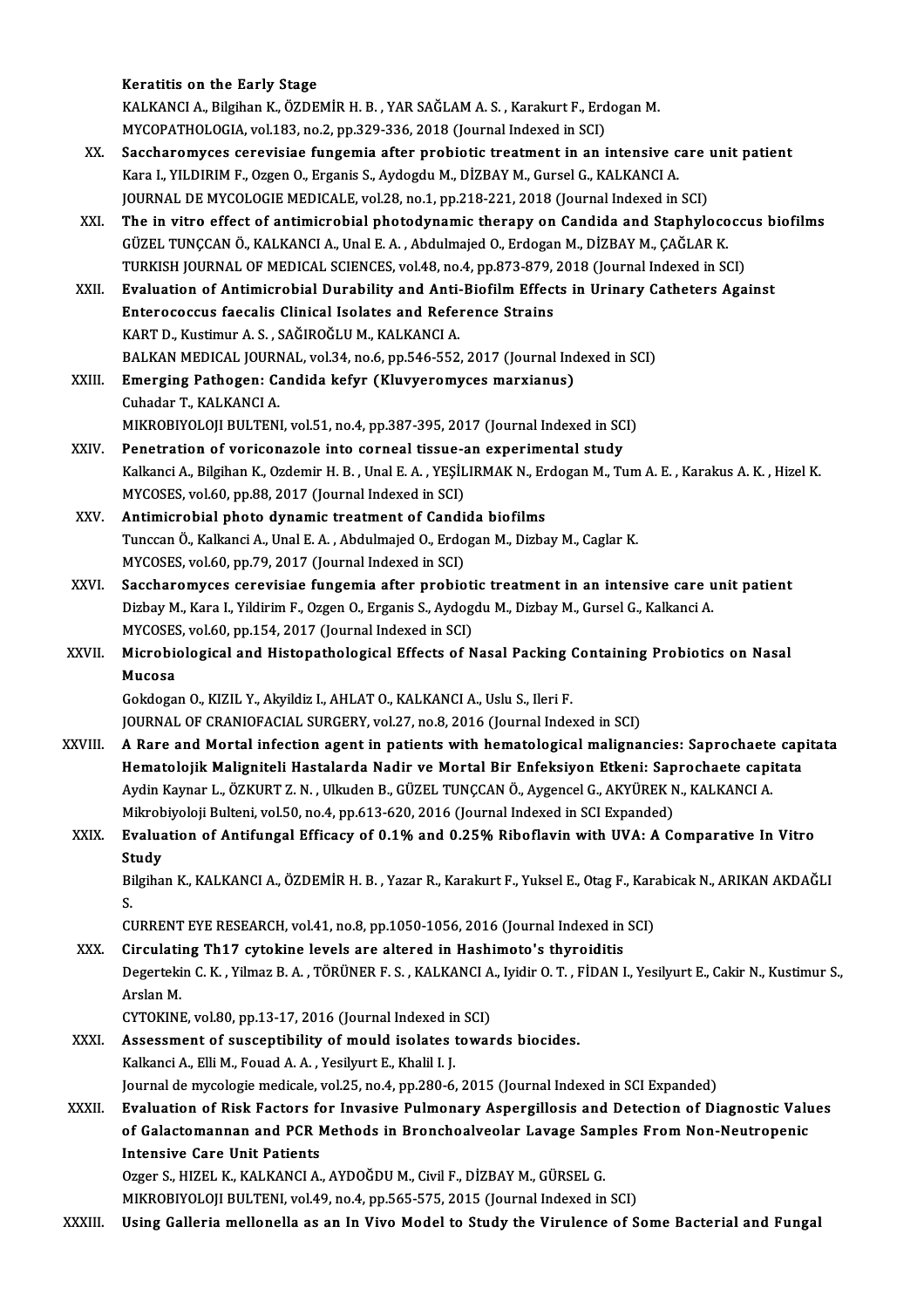|               | Agents                                                                                                                                                                                   |
|---------------|------------------------------------------------------------------------------------------------------------------------------------------------------------------------------------------|
|               | KALKANCI A., Fouad A. A., Erdogan M., Altay A., Aliyeva Z., BOZDAYI G., ÇAĞLAR K.                                                                                                        |
|               | MIKROBIYOLOJI BULTENI, vol.49, no.3, pp.366-376, 2015 (Journal Indexed in SCI)                                                                                                           |
| <b>XXXIV</b>  | Successful Treatment of Paecilomyces variotii Peritonitis in a Liver Transplant Patient                                                                                                  |
|               | Polat M., Kara S. S., TAPISIZ A., Demirtas Z., SARI S., KALKANCI A., TEZER H., DALGIÇ B.                                                                                                 |
|               | Mycopathologia, vol.179, pp.317-320, 2015 (Journal Indexed in SCI Expanded)                                                                                                              |
| XXXV.         | Catheter-associated urinary tract infections in intensive care units at a university hospital in Turkey                                                                                  |
|               | Keten D., Aktas F., GÜZEL TUNÇCAN Ö., DİZBAY M., KALKANCI A., Biter G., Keten H. S.                                                                                                      |
|               | BOSNIAN JOURNAL OF BASIC MEDICAL SCIENCES, vol.14, no.4, pp.227-233, 2014 (Journal Indexed in SCI)                                                                                       |
| <b>XXXVI</b>  | Immunomodulatory Effects of Voriconazole and Caspofungin on Human Peripheral Blood                                                                                                       |
|               | Mononuclear Cells Stimulated by Candida albicans and Candida krusei                                                                                                                      |
|               | FİDAN I., Yesilyurt E., KALKANCI A., Aslan S. O., Sahin N., Ogan M. C., DİZBAY M.                                                                                                        |
|               | AMERICAN JOURNAL OF THE MEDICAL SCIENCES, vol.348, no.3, pp.219-223, 2014 (Journal Indexed in SCI)                                                                                       |
| <b>XXXVII</b> | Evaluation of Epidemiological Cut-Off Values Indicates that Biocide Resistant Subpopulations Are                                                                                         |
|               | Uncommon in Natural Isolates of Clinically-Relevant Microorganisms                                                                                                                       |
|               | Morrissey I., Rinaldo Oggioni M., Knight D., Curiao T., Coque T., KALKANCI A., Luis Martinez J.                                                                                          |
|               | PLOS ONE, vol.9, no.1, 2014 (Journal Indexed in SCI)                                                                                                                                     |
| XXXVIII.      | In Vitro Effects of Candida albicans and Aspergillus fumigatus on Dendritic Cells and the Role of                                                                                        |
|               | Beta Glucan in this Effect                                                                                                                                                               |
|               | FİDAN I., KALKANCI A., Yesilyurt E., Erdal B.                                                                                                                                            |
|               | ADVANCES IN CLINICAL AND EXPERIMENTAL MEDICINE, vol.23, no.1, pp.17-24, 2014 (Journal Indexed in SCI)                                                                                    |
| XXXIX.        | Candida vaginitis during contraceptive use: the influence of methods, antifungal susceptibility and                                                                                      |
|               | virulence patterns.                                                                                                                                                                      |
|               | Guzel A. B., Kucukgoz-Gulec U., Aydin M., Gumral R., Kalkanci A., Ilkit M.                                                                                                               |
|               | Journal of obstetrics and gynaecology : the journal of the Institute of Obstetrics and Gynaecology, vol.33, no.8,                                                                        |
|               | pp.850-6, 2013 (Journal Indexed in SCI Expanded)                                                                                                                                         |
| XL.           | In vitro antifungal and antibacterial activity of Turkish propolis extract                                                                                                               |
|               | Fouad A. A., Dizbay M., Erdogan M., Caglar K., Kalkanci A.                                                                                                                               |
|               | MYCOSES, vol.56, pp.144, 2013 (Journal Indexed in SCI)                                                                                                                                   |
| XLI.          | Candida vaginitis in non-pregnant patients: a study of antifungal susceptibility testing and virulence                                                                                   |
|               | factors.                                                                                                                                                                                 |
|               | Kalkanci A., Guzel A. B., Jabban I. I. K., Aydin M., Ilkit M., Kustimur S.                                                                                                               |
|               | Journal of obstetrics and gynaecology : the journal of the Institute of Obstetrics and Gynaecology, vol.33, no.4,                                                                        |
|               | pp.378-83, 2013 (Journal Indexed in SCI Expanded)                                                                                                                                        |
| XLII.         | Genotyping Reveals no Link Between Candida albicans Genotype and Vaginitis Severity in Turkish                                                                                           |
|               | Women                                                                                                                                                                                    |
|               | GÜZEL A. B., DÖĞEN A., Aydin M., SERİN A., SERİN M. S., KALKANCI A., Ilkit M.                                                                                                            |
|               | MYCOPATHOLOGIA, vol.175, pp.287-294, 2013 (Journal Indexed in SCI)                                                                                                                       |
| XLIII.        | Genotyping of Vaginal Candida glabrata Isolates Using Microsatellite Marker Analysis and DNA                                                                                             |
|               | Sequencing to Identify Mutations Associated with Antifungal Resistance                                                                                                                   |
|               | DÖĞEN A., Durukan H., GÜZEL A. B., Oksuz Z., Kaplan E., SERİN M. S., SERİN A., EMEKDAŞ G., ASLAN G., TEZCAN                                                                              |
|               | ÜLGER S., et al.                                                                                                                                                                         |
|               | MIKROBIYOLOJI BULTENI, vol.47, no.1, pp.109-121, 2013 (Journal Indexed in SCI)                                                                                                           |
| XLIV.         | Accuracy of PCR for the Detection of Bacterial and Fungal DNA in the Blood and Tissue Samples of                                                                                         |
|               | <b>Experimentally Infected Rabbits</b>                                                                                                                                                   |
|               | Fouad A.A., KALKANCI A.                                                                                                                                                                  |
|               |                                                                                                                                                                                          |
| XLV.          | MIKROBIYOLOJI BULTENI, vol.46, no.4, pp.649-659, 2012 (Journal Indexed in SCI)<br>Yeast vaginitis during pregnancy: susceptibility testing of 13 antifungal drugs and boric acid and the |
|               | detection of four virulence factors                                                                                                                                                      |
|               | KALKANCI A., GÜZEL A. B., Khalil I. I. J., Aydin M., Ilkit M., Kustimur S.                                                                                                               |
|               | MEDICAL MYCOLOGY, vol.50, no.6, pp.585-593, 2012 (Journal Indexed in SCI)                                                                                                                |
|               |                                                                                                                                                                                          |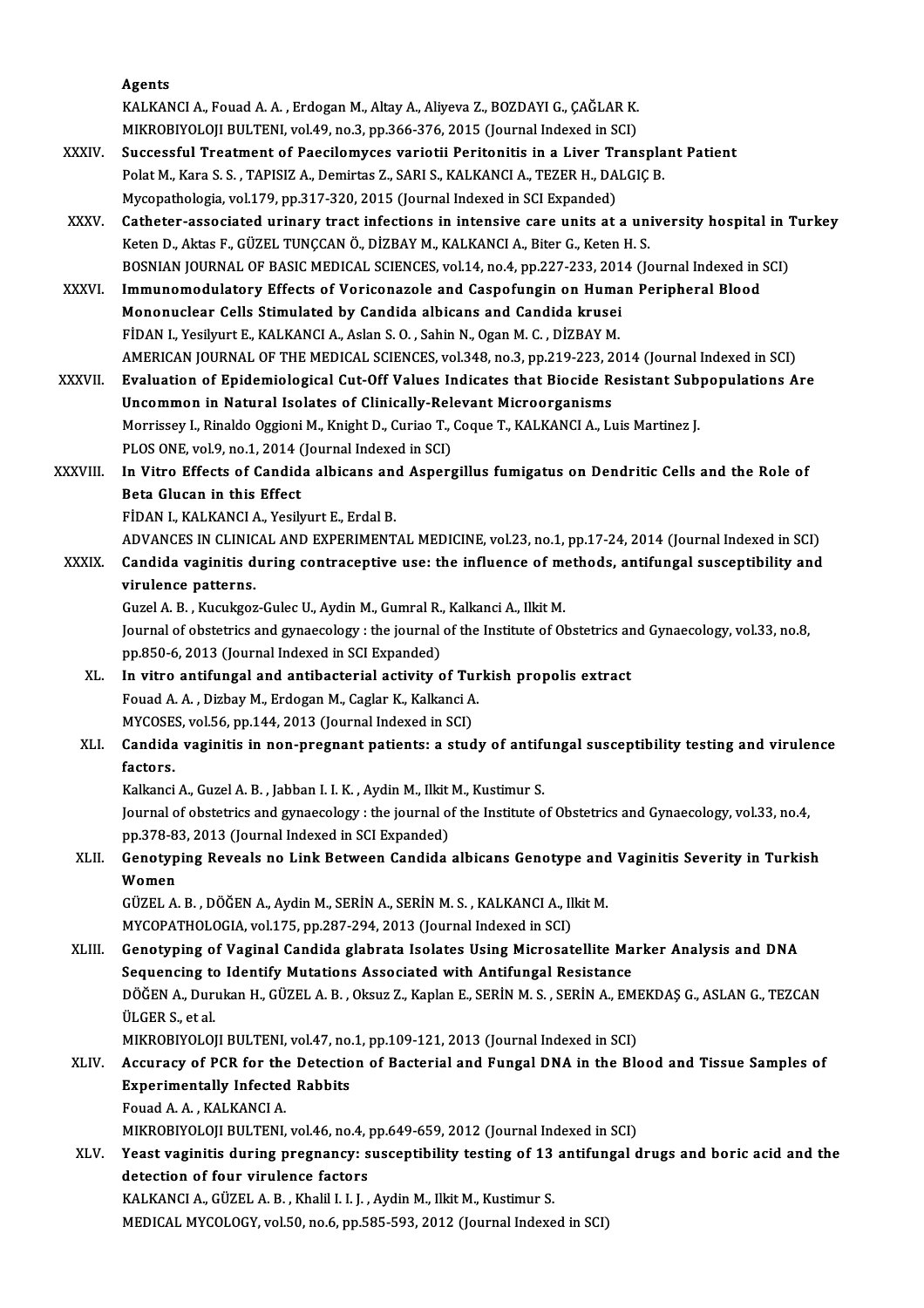| XLVI.   | Molecular Analysis of Malassezia Load in Patients with Atopic Dermatitis                                                              |
|---------|---------------------------------------------------------------------------------------------------------------------------------------|
|         | Onder M., KALKANCI A., Kevlekci C., Gurer M. A., Sugita T.                                                                            |
|         | TURKDERM-TURKISH ARCHIVES OF DERMATOLOGY AND VENEROLOGY, vol.45, no.4, pp.206-209, 2011 (Journal                                      |
|         | Indexed in SCI)                                                                                                                       |
| XLVII.  | Fluorometric determination of acid proteinase activity in Candida albicans strains from diabetic                                      |
|         | patients with vulvovaginal candidiasis                                                                                                |
|         | Yildirim Z., Kilic N., KALKANCI A.                                                                                                    |
|         | MYCOSES, vol.54, no.5, 2011 (Journal Indexed in SCI)                                                                                  |
| XLVIII. | Gene expression in fungi                                                                                                              |
|         | KALKANCI A., Kadioglu A., Wilson D., Jacobsen M. D.                                                                                   |
|         | IMA FUNGUS, vol.2, no.1, pp.29-32, 2011 (Journal Indexed in SCI)                                                                      |
| XLIX.   | Investigation of Interleukin-10, Tumor Necrosis Factor-alpha and Interferon-gamma Expression in                                       |
|         | <b>Experimental Model of Pulmonary Aspergillosis</b>                                                                                  |
|         | ÇAĞLAR K., KALKANCI A., FİDAN I., Aydogan S., HIZEL K., DİZBAY M., POYRAZ A., Kustimur S.                                             |
|         | MIKROBIYOLOJI BULTENI, vol.45, no.2, pp.344-352, 2011 (Journal Indexed in SCI)                                                        |
| L.      | <b>Ocular Fungal Infections</b>                                                                                                       |
|         | KALKANCI A., ÖZDEK Ş.                                                                                                                 |
|         | CURRENT EYE RESEARCH, vol.36, no.3, pp.179-189, 2011 (Journal Indexed in SCI)                                                         |
| LI.     | Trichosporon                                                                                                                          |
|         | Sugita T., Ikeda R., Nishikawa A., Takashima M., Mekha N., Poonwan N., KALKANCI A., Kustimur S.                                       |
|         | MOLECULAR DETECTION OF HUMAN FUNGAL PATHOGENS, pp.681-686, 2011 (Journal Indexed in SCI)                                              |
| LII.    | DNA Extraction and Identification of Trichophyton rubrum by Real-Time Polymerase Chain Reaction                                       |
|         | from Direct Nail Scraping Specimens of Patients with Onycomycosis                                                                     |
|         | Berk E., Kustimur S., KALKANCI A., Oztas O. M.                                                                                        |
|         | MIKROBIYOLOJI BULTENI, vol 45, no.1, pp.150-158, 2011 (Journal Indexed in SCI)                                                        |
| LIII.   | Molecular detection of cytomegalovirus, herpes simplex virus 2, human papillomavirus 16-18 in                                         |
|         | <b>Turkish pregnants</b>                                                                                                              |
|         | Dinc B., BOZDAYI G., Biri A., KALKANCI A., Dogan B., BOZKURT N., Rota S.                                                              |
|         | BRAZILIAN JOURNAL OF INFECTIOUS DISEASES, vol.14, no.6, pp.569-574, 2010 (Journal Indexed in SCI)                                     |
| LIV.    | Protective Effect of Beta Glucan on Pulmonary Aspergillosis Model in Neutropenic Rats                                                 |
|         | HIZEL K., KALKANCI A., ÇAĞLAR K., Aydogan S., DİZBAY M., FİDAN I., POYRAZ A., Kustimur S.                                             |
|         | TURKIYE KLINIKLERI TIP BILIMLERI DERGISI, vol.30, no.5, pp.1503-1509, 2010 (Journal Indexed in SCI)                                   |
| LV.     | The effect of microorganisms on cytokine secretion from bone marrow dendritic cells                                                   |
|         | FİDAN I., KALKANCI A., Yesilyurt E., Erdal B., Kustimur S., Imir T.                                                                   |
|         | TURKISH JOURNAL OF MEDICAL SCIENCES, vol.40, no.4, pp.557-563, 2010 (Journal Indexed in SCI)                                          |
| LVI.    | INVESTIGATION OF WEST NILE VIRUS SEROPREVALENCE IN HEALTHY BLOOD DONORS                                                               |
|         | HIZEL K., Yenicesu I., Erdal B., Yesilyurt E., FİDAN I., KALKANCI A., Dilsiz G.                                                       |
|         | MIKROBIYOLOJI BULTENI, vol.44, no.3, pp.425-430, 2010 (Journal Indexed in SCI)                                                        |
| LVII.   | COMPARISON OF GLUCAN AND GALACTOMANNAN TESTS WITH REAL-TIME PCR FOR DIAGNOSIS OF<br>INVASIVE ASPERGILLOSIS IN A NEUTROPENIC RAT MODEL |
|         | Aydogan S., Kustimur S., KALKANCI A.                                                                                                  |
|         | MIKROBIYOLOJI BULTENI, vol 44, no 3, pp 441-452, 2010 (Journal Indexed in SCI)                                                        |
|         | Fluconazole, caspofungin, voriconazole in combination with amphotericin B                                                             |
| LVIII.  | KALKANCI A., DİZBAY M., Sari N., Yalcin B., FİDAN I., Arman D., Kustimur S.                                                           |
|         | CENTRAL EUROPEAN JOURNAL OF MEDICINE, vol.5, no.2, pp.194-197, 2010 (Journal Indexed in SCI)                                          |
| LIX.    | Molecular identification, genotyping, and drug susceptibility of the basidiomycetous yeast pathogen                                   |
|         | Trichosporon isolated from Turkish patients                                                                                           |
|         | Kalkanci A., Sugita T., ARIKAN AKDAĞLI S., Yucesoy M., ENER B., Otag F., Kiraz N., Kustimur S., SANCAK B., Evci C., et                |
|         | al.                                                                                                                                   |
|         | MEDICAL MYCOLOGY, vol.48, no.1, pp.141-146, 2010 (Journal Indexed in SCI)                                                             |
|         |                                                                                                                                       |

LX. IN VITRO SYNERGISTIC EFFECT OF MOXIFLOXACIN AND AMPHOTERICIN B COMBINATION AGAINST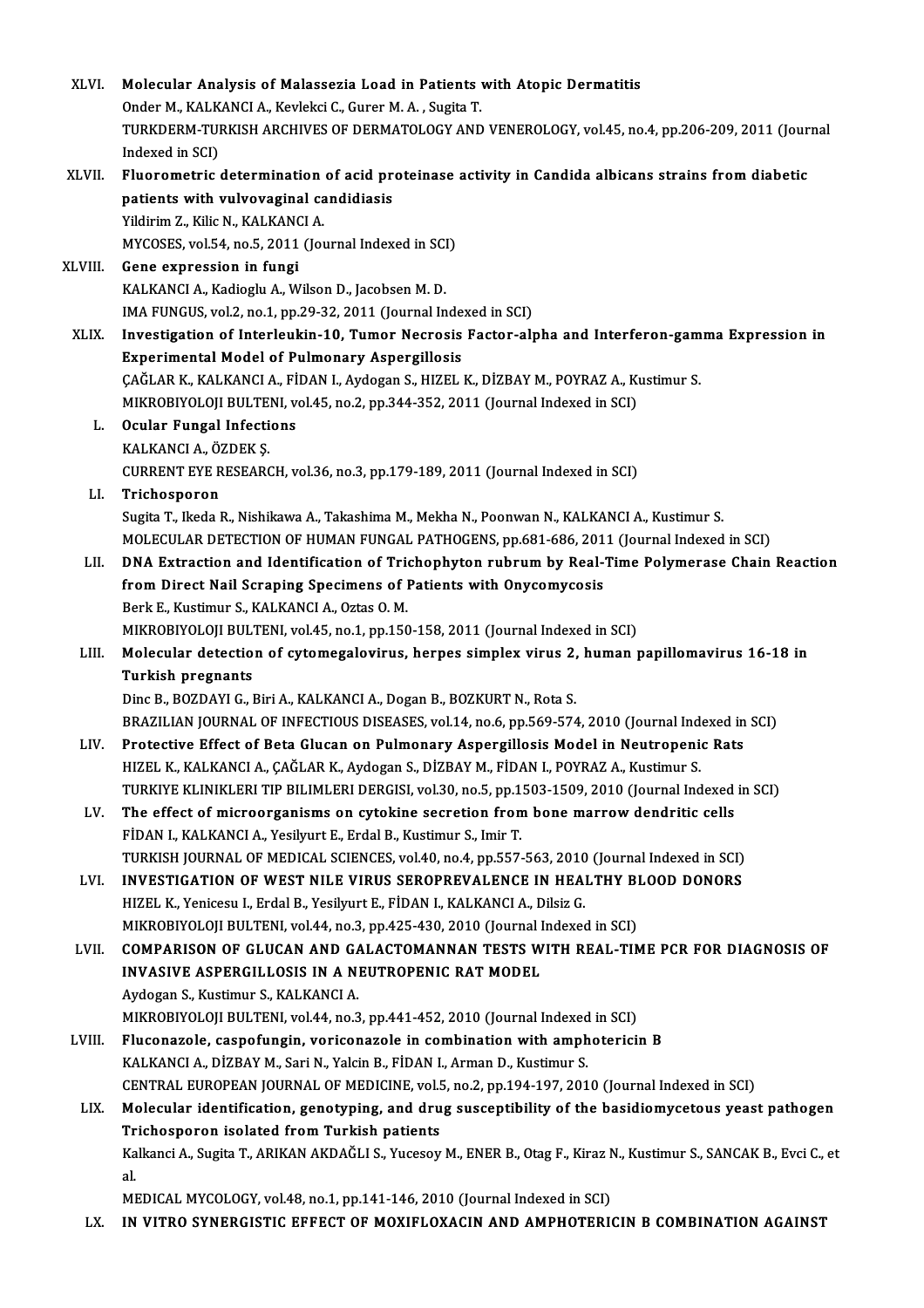### CANDIDA STRAINS

|              | <b>CANDIDA STRAINS</b>                                                                                                                         |
|--------------|------------------------------------------------------------------------------------------------------------------------------------------------|
|              | Yalcin B., KALKANCI A., Gurelik F., FİDAN I., Kustimur S., ÖZDEK Ş.                                                                            |
|              | MIKROBIYOLOJI BULTENI, vol.44, no.1, pp.65-70, 2010 (Journal Indexed in SCI)                                                                   |
| LXI.         | Comparison of antifungal efficacies of moxifloxacin, liposomal amphotericin B, and combination                                                 |
|              | treatment in experimental Candida albicans endophthalmitis in rabbits                                                                          |
|              | Deren Y. T., ÖZDEK Ş., KALKANCI A., AKYÜREK N., Hasanreisoglu B.                                                                               |
|              | CANADIAN JOURNAL OF MICROBIOLOGY, vol.56, no.1, pp.1-7, 2010 (Journal Indexed in SCI)                                                          |
| LXII.        | High incidence of Candida parapsilosis candidaemia in non-neutropenic critically ill patients:                                                 |
|              | Epidemiology and antifungal susceptibility                                                                                                     |
|              | DİZBAY M., FİDAN I., KALKANCI A., Sari N., Yalcin B., Kustimur S., Arman D.                                                                    |
|              | SCANDINAVIAN JOURNAL OF INFECTIOUS DISEASES, vol.42, no.2, pp.114-120, 2010 (Journal Indexed in SCI)                                           |
| LXIII.       | Nosocomial transmission of Candida pelliculosa fungemia in a pediatric intensive care unit and                                                 |
|              | review of the literature                                                                                                                       |
|              | KALKANCI A., DİZBAY M., Turan O., FİDAN I., Yalcin B., Hirfanoglu I., Kustimur S., Aktas F., Sugita T.                                         |
|              | TURKISH JOURNAL OF PEDIATRICS, vol.52, no.1, pp.42-49, 2010 (Journal Indexed in SCI)                                                           |
| LXIV.        | Systemic phaeohyphomycosis resembling primary sclerosing cholangitis caused by Exophiala                                                       |
|              | dermatitidis                                                                                                                                   |
|              | Oztas E., Odemis B., KEKİLLİ M., Kurt M., Dinc B. M., PARLAK E., KALKANCI A., Sasmaz N.                                                        |
|              | JOURNAL OF MEDICAL MICROBIOLOGY, vol.58, no.9, pp.1243-1246, 2009 (Journal Indexed in SCI)                                                     |
| LXV.         | Invasive fungal infections in pediatric leukemia patients receiving fluconazole prophylaxis.                                                   |
|              | Kaya Z., Gursel T., Kocak U., Aral Y. Z., Kalkancı A., Albayrak M.                                                                             |
|              | Pediatric blood & cancer, vol.52, no.4, pp.470-5, 2009 (Journal Indexed in SCI Expanded)                                                       |
| LXVI.        | Fungemia and Cutaneous Zygomycosis Due to Mucor circinelloides in an Intensive Care Unit Patient:                                              |
|              | Case Report and Review of Literature                                                                                                           |
|              | DİZBAY M., ADIŞEN E., Kustimur S., Sari N., CENGİZ B., Yalcin B., KALKANCI A., IŞIK GÖNÜL İ., Sugita T.                                        |
|              | JAPANESE JOURNAL OF INFECTIOUS DISEASES, vol.62, no.2, pp.146-148, 2009 (Journal Indexed in SCI)                                               |
| <b>LXVII</b> | Effects of Saccharomyces boulardii on cytokine secretion from intraepithelial lymphocytes infected                                             |
|              | by Escherichia coli and Candida albicans                                                                                                       |
|              | FİDAN I., KALKANCI A., Yesilyurt E., Yalcin B., Erdal B., Kustimur S., Imir T.                                                                 |
|              | MYCOSES, vol.52, no.1, pp.29-34, 2009 (Journal Indexed in SCI)                                                                                 |
| LXVIII.      | Multiplex PCR for the detection of fungemia and bacteriemia in the same run                                                                    |
|              | Kalkanci A., Dizbay M., Kalkanci A., Hizel K., Caglar K., Fouad A., Arman D., Kustimur S.                                                      |
|              | MYCOSES, vol.52, pp.95-96, 2009 (Journal Indexed in SCI)                                                                                       |
| LXIX.        | Detection of siderophore production of Aspergillus and Candida species                                                                         |
|              | Seyer A., Kalkanci A., Fouad A., Kustimur S.                                                                                                   |
|              | MYCOSES, vol.52, pp.105-106, 2009 (Journal Indexed in SCI)                                                                                     |
| LXX.         | Piperasilin-tazobactam treatment does not cause false-positivite result in < i Aspergillus<br>galactomannan antigen detection of animal models |
|              | Kalkanci A., Hizel K., Kalkanci A., Dizbay M., Tunckan O. G., Arman D., Kustimur S.                                                            |
|              | MYCOSES, vol.52, pp.45-46, 2009 (Journal Indexed in SCI)                                                                                       |
| LXXI.        | Investigation of fungal DNA presence on atherosclerotic plaques                                                                                |
|              | Otag Z. F., Kalkanci A., Sucu N., Direkel P. D., Ozden M. D.                                                                                   |
|              | MYCOSES, vol.52, pp.96-97, 2009 (Journal Indexed in SCI)                                                                                       |
| LXXII.       | In vitro activity of amphotericin B and fluconazole in combination with atorvastatin and                                                       |
|              | moxifloxacin against Candida albicans                                                                                                          |
|              | Kustimur S., Fadil S. J., Kustimur S., Kalkanci A.                                                                                             |
|              | MYCOSES, vol.52, pp.32, 2009 (Journal Indexed in SCI)                                                                                          |
| LXXIII.      | Expression of Il-17 in rat model with pulmoner aspergillosis                                                                                   |
|              | Kalkanci A., Yesilyurt E., Kalkanci A., Usta S., Fidan I., Kustimur S.                                                                         |
|              | MYCOSES, vol.52, pp.127, 2009 (Journal Indexed in SCI)                                                                                         |
| <b>LXXIV</b> | Molecular analysis of cutaneus Malassezia load in Turkish patients with atopic dermatitis at/in                                                |
|              |                                                                                                                                                |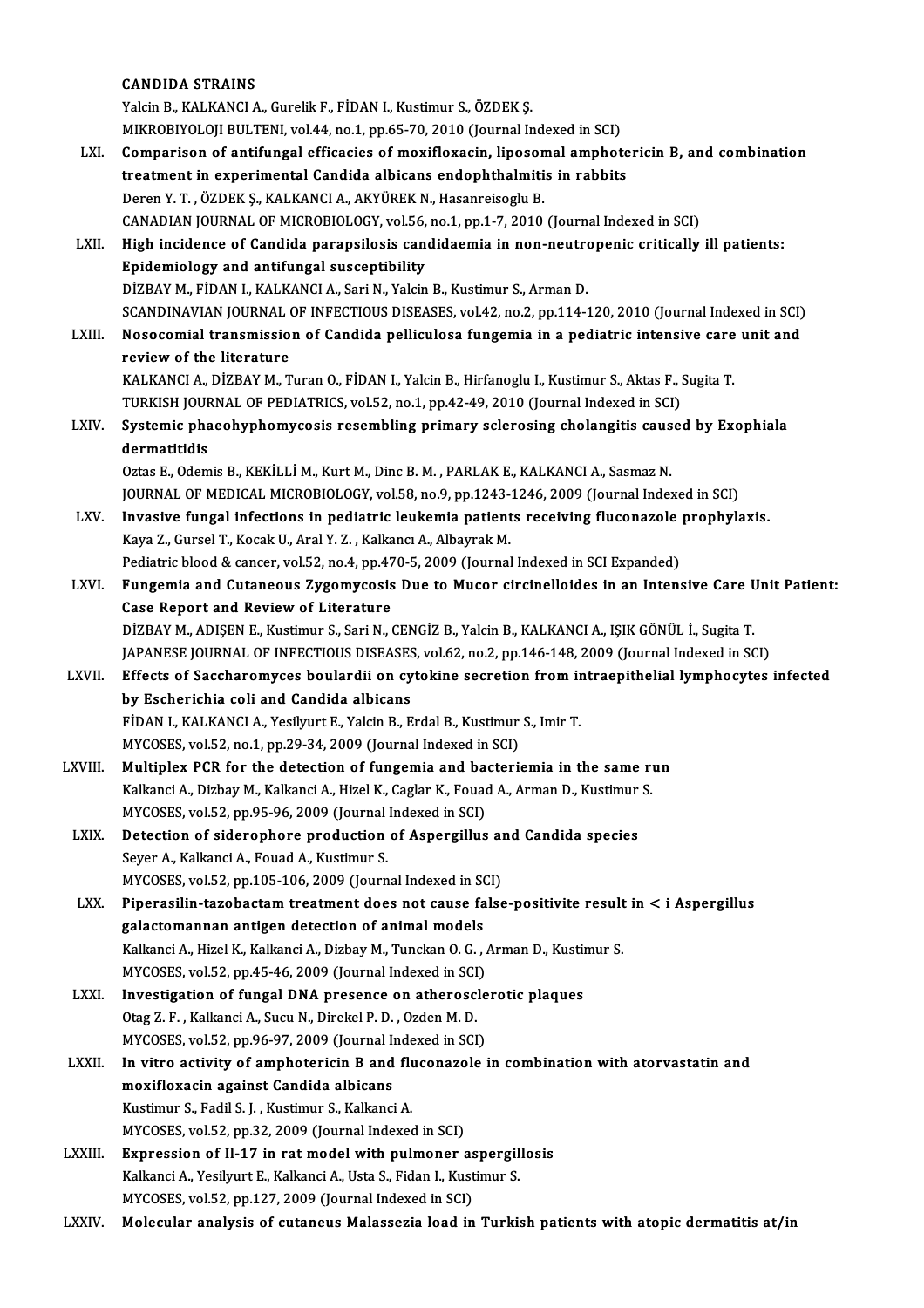different anatomical cites with different severities Onder M., Kalkanci A., Tevlekci C., Gurer M. A., Sugita T. MYCOSES, vol.52, pp.116-117, 2009 (Journal Indexed in SCI) Onder M., Kalkanci A., Tevlekci C., Gurer M. A. , Sugita T.<br>MYCOSES, vol.52, pp.116-117, 2009 (Journal Indexed in SCI)<br>LXXV. Molecular Investigation of a Fungemia Outbreak Due to Candida parapsilosis in an Intensive Care MYC<br><mark>Mole</mark><br>Unit<br>Dize Molecular Investigation of a Fungemia Outbreak Due to Candida parapsilosi<br>Unit<br>DİZBAY M., Kalkanci A., Sezer B. E. , Aktas F., Aydogan S., Fidan I., Kustimur S., Sugita T.<br>PRAZILIAN JOURNAL OF INFECTIOUS DISEASES. vel.12. Unit<br>DİZBAY M., Kalkanci A., Sezer B. E. , Aktas F., Aydogan S., Fidan I., Kustimur S., Sugita T.<br>BRAZILIAN JOURNAL OF INFECTIOUS DISEASES, vol.12, no.5, pp.395-399, 2008 (Journal Indexed in SCI)<br>Comparative evaluation of DİZBAY M., Kalkanci A., Sezer B. E. , Aktas F., Aydogan S., Fidan I., Kustimur S., Sugita T.<br>BRAZILIAN JOURNAL OF INFECTIOUS DISEASES, vol.12, no.5, pp.395-399, 2008 (Journal Indexed in SCI)<br>LXXVI. Comparative evaluation o BRAZILIAN JOURNAL OF INFECTIOUS DISEASES, vol.12, no.5, pp.3<br>Comparative evaluation of Trichosporon asahii susceptibi<br>and CLSI M27-A2 broth microdilution reference methods<br>Kalkansi A. Makha N. Boonuan N. Makimura K. Susita Kalkanci A., Mekha N., Poonwan N., Makimura K., Sugita T. and CLSI M27-A2 broth microdilution reference methods<br>Kalkanci A., Mekha N., Poonwan N., Makimura K., Sugita T.<br>MICROBIOLOGY AND IMMUNOLOGY, vol.52, no.9, pp.435-439, 2008 (Journal Indexed in SCI)<br>Effectiveness of differen LXXVII. Effectiveness of different cleaning agents against the colonization of Candida spp and the in vitro MICROBIOLOGY AND IMMUNOLOGY, vol.52, no.9, pp.435-439, 2008 (Journal Indexed<br>Effectiveness of different cleaning agents against the colonization of Candi<br>detection of the adherence of these yeast cells to denture acrylic s NALBANT A. D., KALKANCI A., Filiz B., Kustimur S. detection of the adherence of these yeast cells to denture acrylic surfaces NALBANT A. D. , KALKANCI A., Filiz B., Kustimur S.<br>YONSEI MEDICAL JOURNAL, vol.49, no.4, pp.647-654, 2008 (Journal Indexed in SCI)<br>LXXVIII. Expression of the surface antigens of lymphocytes and the levels of cytokines in m YONSEI MEDICAL JOURNAL, vol.49, no.4, pp.647-654, 2008 (Journal Indexed in SCI)<br>Expression of the surface antigens of lymphocytes and the levels of cytokin<br>Aspergillus fumigatus<br>FIDAN I., KALKANCI A., Bolat S., Yesilyurt E Expression of the surface antigens of lymphocytes and the levels of cytoki!<br>Aspergillus fumigatus<br>FİDAN I., KALKANCI A., Bolat S., Yesilyurt E., Erdal B., Yolbakan S., Kustimur S., Imir T.<br>JOUPMAL OF INFECTION IN DEVELOPIN JOURNAL OF INFECTION IN DEVELOPING COUNTRIES, vol.2, no.1, pp.34-39, 2008 (Journal Indexed in SCI) FİDAN I., KALKANCI A., Bolat S., Yesilyurt E., Erdal B., Yolbakan S., Kustimur S., Imir T.<br>JOURNAL OF INFECTION IN DEVELOPING COUNTRIES, vol.2, no.1, pp.34-39, 2008 (Journal Indexed in SCI)<br>LXXIX. Expression of ALS1, HWP1 JOURNAL<br>Expressie<br>vaginitis<br>Nas T. Kal Expression of ALS1, HWP1 and SAP4 genes in Candida albicans strains isolate<br>vaginitis<br>Nas T., Kalkanci A., Fidan I., Hizel K., Bolat S., Yolbakan S., Yilmaz E., Ozkan S., Kustimur S.<br>FOLIA MICRORIOLOCICA, vol.53, no.3, nn. vaginitis<br>Nas T., Kalkanci A., Fidan I., Hizel K., Bolat S., Yolbakan S., Yilmaz E., Ozkan S., Kustimur S.<br>FOLIA MICROBIOLOGICA, vol.53, no.2, pp.179-183, 2008 (Journal Indexed in SCI) Nas T., Kalkanci A., Fidan I., Hizel K., Bolat S., Yolbakan S., Yilmaz E., Ozkan S., Kustimur S.<br>FOLIA MICROBIOLOGICA, vol.53, no.2, pp.179-183, 2008 (Journal Indexed in SCI)<br>LXXX. Investigation of the effect of constructi FOLIA MICROBIOLOGICA, vol.53, no.2, pp.179-183, 2008 (Journal Indexed in SCI)<br>Investigation of the effect of constructions in hospital environment on the crucial uni<br>immunocompromised patients and the development of opport Investigation of the effect of constructions in hospital envert<br>immunocompromised patients and the development of op<br>Eren A., Kustimur S., KALKANCI A., Unverdi S., Aktas F., Sucak G. T.<br>MIKROPINOLOU PULTENL vol 42, no 1, n immunocompromised patients and the development of opportunistic mold infections<br>Eren A., Kustimur S., KALKANCI A., Unverdi S., Aktas F., Sucak G. T.<br>MIKROBIYOLOJI BULTENI, vol.42, no.1, pp.83-93, 2008 (Journal Indexed in S LXXXI. Clustering of nosocomial Candida kefyr infections among hematological patients in a university MIKROBIYOLOJI BULTENI, vol.42, no.1, pp.83-93, 2008 (Journal Inde<br>Clustering of nosocomial Candida kefyr infections among he<br>hospital: Molecular typing of the strains by PFGE and RAPD<br>Kalkapi A. Sanadi M.A. Cural Ö. Vildir Clustering of nosocomial Candida kefyr infections among her<br>hospital: Molecular typing of the strains by PFGE and RAPD<br>Kalkanci A., Saracli M. A. , Guzel Ö., Yildiran S. T. , Senol E., Kustimur S.<br>JOUPMAL DE MYCOLOGIE MEDI Kalkanci A., Saracli M. A. , Guzel Ö., Yildiran S. T. , Senol E., Kustimur S.<br>JOURNAL DE MYCOLOGIE MEDICALE, vol.17, no.4, pp.250-255, 2007 (Journal Indexed in SCI) Kalkanci A., Saracli M. A. , Guzel Ö., Yildiran S. T. , Senol E., Kustimur S.<br>JOURNAL DE MYCOLOGIE MEDICALE, vol.17, no.4, pp.250-255, 2007 (Journal Indexed in SCI)<br>LXXXII. The effect of vaginal candidiasis on the levels o **JOURNAL DE MYCOLOGIE M<br>The effect of vaginal can<br>samples of diabetic rats**<br>Evetimur S. Kalkansi A. Ald The effect of vaginal candidiasis on the levels of the oxidative bioma<br>samples of diabetic rats<br>Kustimur S., Kalkanci A., Akbulut G., Gonul B., Bulduk E., Aksakal F. N. , Yetkin I.<br>MVCOBATHOLOGIA vol.164 no 5 np.317.224.20 samples of diabetic rats<br>Kustimur S., Kalkanci A., Akbulut G., Gonul B., Bulduk E., Aksakal F. N. , Yetkin I.<br>MYCOPATHOLOGIA, vol.164, no.5, pp.217-224, 2007 (Journal Indexed in SCI)<br>Feenhageal sandidiagis and Candide sele Kustimur S., Kalkanci A., Akbulut G., Gonul B., Bulduk E., Aksakal F. N. , Yetkin I.<br>MYCOPATHOLOGIA, vol.164, no.5, pp.217-224, 2007 (Journal Indexed in SCI)<br>LXXXIII. Esophageal candidiasis and Candida colonization in asth MYCOPATHOLOGIA, vol.164, no.5, pp.217-224, 2007 (Journal Indexed<br>Esophageal candidiasis and Candida colonization in asthma pa<br>Mullaoglu S., Turktas H., Kokturk N., Tuncer C., Kalkanci A., Kustimur S.<br>ALLERCY AND ASTUMA PRO Esophageal candidiasis and Candida colonization in asthma patients on inhaled stero<br>Mullaoglu S., Turktas H., Kokturk N., Tuncer C., Kalkanci A., Kustimur S.<br>ALLERGY AND ASTHMA PROCEEDINGS, vol.28, no.5, pp.544-549, 2007 ( Mullaoglu S., Turktas H., Kokturk N., Tuncer C., Kalkanci A., Kustimur S.<br>ALLERGY AND ASTHMA PROCEEDINGS, vol.28, no.5, pp.544-549, 2007 (Journal Indexed in SCI)<br>LXXXIV. Investigation of fungi in massive nasal polyps: Micr ALLERGY<br>Investiga<br>serology<br>Audil II K Investigation of fungi in massive nasal polyps: Micr<br>serology<br>Aydil U., Kalkancl A., Ceylan A., Berk E., Kustimur S., Uslu S.<br>AMERICAN JOURNAL OF RHINOLOCY vol 21, no 4, nn 417 serology<br>Aydil U., Kalkancl A., Ceylan A., Berk E., Kustimur S., Uslu S.<br>AMERICAN JOURNAL OF RHINOLOGY, vol.21, no.4, pp.417-422, 2007 (Journal Indexed in SCI)<br>The effects of flueenagels and sutekines on buman mononuslear Aydil U., Kalkancl A., Ceylan A., Berk E., Kustimur S., Uslu S.<br>AMERICAN JOURNAL OF RHINOLOGY, vol.21, no.4, pp.417-422, 2007 (Journal In<br>LXXXV. The effects of fluconazole and cytokines on human mononuclear cells<br>Fiden L. AMERICAN JOURNAL OF RHINOLOGY, vol.21, no.4, pp.417-42<br>The effects of fluconazole and cytokines on human mo<br>Fidan I., Yuksel S., Imir T., Kalkanci A., Kustimur S., Ilhan M. N.<br>MEMOPIAS DO INSTITUTO OSWAL DO CPUZ, vol.102, The effects of fluconazole and cytokines on human mononuclear cells<br>Fidan I., Yuksel S., Imir T., Kalkanci A., Kustimur S., Ilhan M. N.<br>MEMORIAS DO INSTITUTO OSWALDO CRUZ. vol.102. no.2. pp.127-131. 2007 (Journal Indexed i Fidan I., Yuksel S., Imir T., Kalkanci A., Kustimur S., Ilhan M. N.<br>MEMORIAS DO INSTITUTO OSWALDO CRUZ, vol.102, no.2, pp.127-131, 2007 (Journal Indexed in SCI)<br>LXXXVI. Evaluation of the relationship between Candida albica MEMORIAS DO INSTITUTO OSWALDO CRUZ, vol.102, no.2, pp.127-131, 2007<br>Evaluation of the relationship between Candida albicans colonizati<br>specific antibodies in non-neutropenic intensive care unit patients<br>Free A. Avdesen S. Evaluation of the relationship between<br>specific antibodies in non-neutropenic<br>Eren A., Aydogan S., Kalkanci A., Kustimur S.<br>MIKROPIXOLOU PULTENU vol 41 no 3 np 3. specific antibodies in non-neutropenic intensive care unit patients<br>Eren A., Aydogan S., Kalkanci A., Kustimur S.<br>MIKROBIYOLOJI BULTENI, vol.41, no.2, pp.253-259, 2007 (Journal Indexed in SCI)<br>Enidemialegy and entifyngel s Eren A., Aydogan S., Kalkanci A., Kustimur S.<br>MIKROBIYOLOJI BULTENI, vol.41, no.2, pp.253-259, 2007 (Journal Indexed in SCI)<br>LXXXVII. Epidemiology and antifungal susceptibility of Candida species isolated from hospitalized MIKROBIYOLOJI BULTENI, vol.41, no.2, pp.253-259, 2007 (Journal Ind<br><mark>Epidemiology and antifungal susceptibility of Candida species</mark><br>Kalkanci A., Berk E., Aykan B., Caglar K., Hizel K., Arman D., Kustimur S.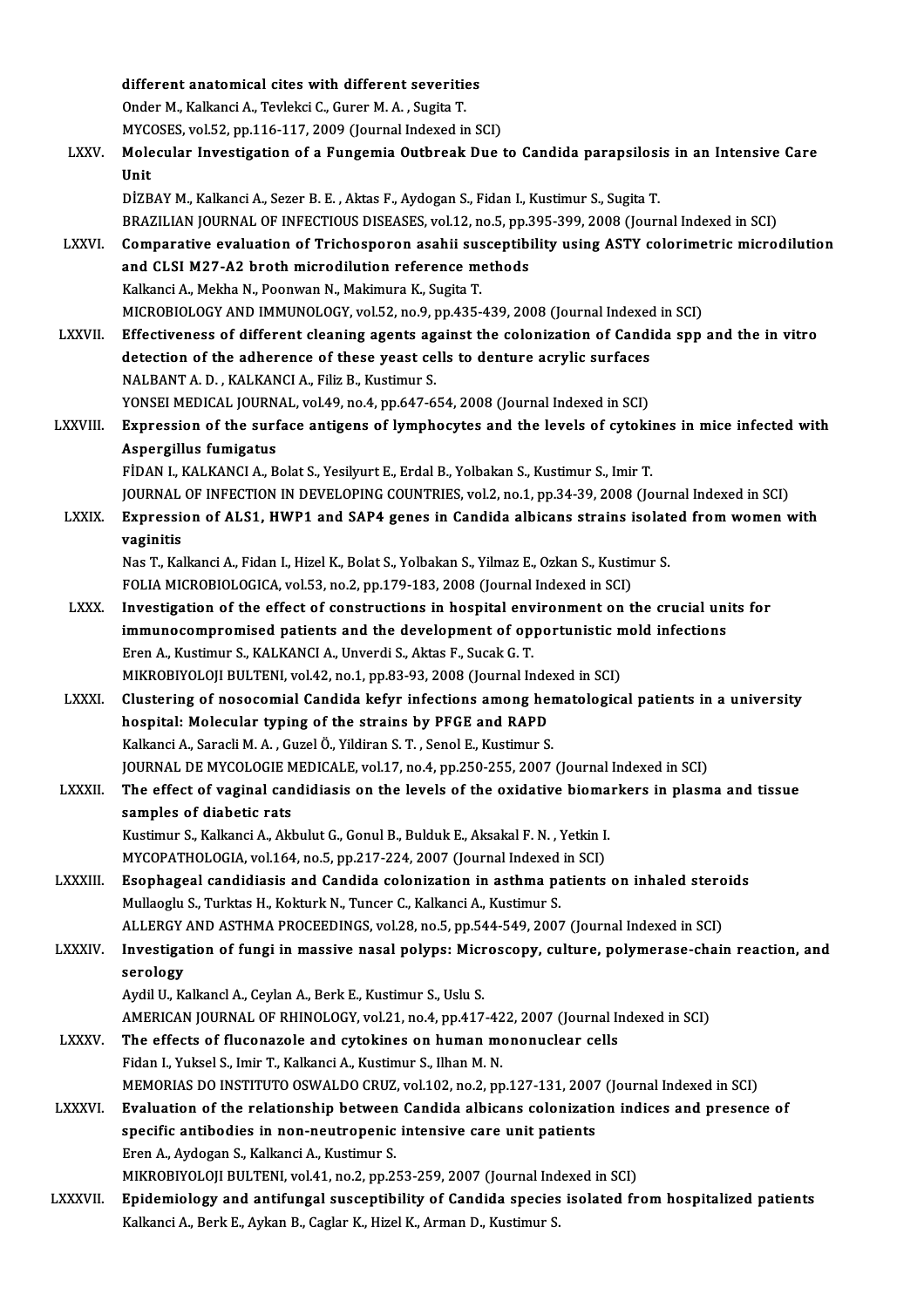JOURNAL DE MYCOLOGIE MEDICALE, vol.17, no.1, pp.16-20, 2007 (Journal Indexed in SCI)<br>Eulminating fungel cinusitie seused by Veles sendide, a plant pathegen, in a pati JOURNAL DE MYCOLOGIE MEDICALE, vol.17, no.1, pp.16-20, 2007 (Journal Indexed in SCI)<br>LXXXVIII. Fulminating fungal sinusitis caused by Valsa sordida, a plant pathogen, in a patient JOURNAL DE MYCOLOGIE MEDICALE, vol.17, no.1, pp.16<br>Fulminating fungal sinusitis caused by Valsa sord<br>immunocompromised by acute myeloid leukemia<br>Kalkansi A. Kustimur S. Susak C.T., Sanal E. Susita T. A Fulminating fungal sinusitis caused by Valsa sordida, a plant pathogen, in a patient immunocompromised by acute myeloid leukemia Kalkanci A., Kustimur S., Sucak G. T., Senol E., Sugita T., Adams G., Verkley G., Summerbell R. Kalkanci A., Kustimur S., Sucak G. T. , Senol E., Sugita T., Adams G., Verkley G., Summerbell R.<br>MEDICAL MYCOLOGY, vol.44, no.6, pp.531-539, 2006 (Journal Indexed in SCI)<br>LXXXIX. Evaluation of the natural killer cytotoxici MEDICAL MYCOLOGY, vol.44, no.6, pp.531-539, 2006 (Journal Indexed in SCI)<br>Evaluation of the natural killer cytotoxicity and the levels of cytokine<br>mellitus<br>Fidan I., Yuksel S., Kalkanci A., Imir T., Kustimur S. Evaluation of the natural killer cytotoxicity<br>mellitus<br>Fidan I., Yuksel S., Kalkanci A., Imir T., Kustimur S.<br>MEMOPLAS DO INSTITUTO OSWAL DO CPUZ, vol 1 MEMORIAS DO INSTITUTO OSWALDO CRUZ, vol.100, no.8, pp.883-887, 2005 (Journal Indexed in SCI) Fidan I., Yuksel S., Kalkanci A., Imir T., Kustimur S.<br>MEMORIAS DO INSTITUTO OSWALDO CRUZ, vol.100, no.8, pp.883-887, 2005 (Journal Indexed in SCI)<br>XC. Disseminated cryptococcosis in a human immunodeficiency virus-negative MEMORIAS DO INSTITUTO OSWALDO CRUZ, vol.100, no.8, pp.883-887, 2005 (Journal Indexed in SCI)<br>Disseminated cryptococcosis in a human immunodeficiency virus-negative patient: a case rep<br>Kokturk N., Ekim N., Kervan F., Arman Disseminated cryptococcosis in a human immunodeficiency<br>Kokturk N., Ekim N., Kervan F., Arman D., Memis L., Caglar K., Kalka<br>MYCOSES, vol.48, no.4, pp.270-274, 2005 (Journal Indexed in SCI)<br>Slime production and proteinage Kokturk N., Ekim N., Kervan F., Arman D., Memis L., Caglar K., Kalkanci A., Demircan S., Kurul C., Akyurek N.<br>MYCOSES, vol.48, no.4, pp.270-274, 2005 (Journal Indexed in SCI)<br>XCI. Slime production and proteinase activity o MYCOSES, vol.48, no.4, pp.270-274, 2005 (Journal Indexed in SCI)<br>Slime production and proteinase activity of Candida species isolated from blood samples and the<br>comparison of these activities with minimum inhibitory concen Slime production and proteinase activity of Candid<br>comparison of these activities with minimum inhibi<br>Ozkan S., Kaynak F., Kalkanci A., Abbasoglu U., Kustimur S.<br>MEMOPIAS DO INSTITUTO OSWAL DO CPUZ, vol 100, po 3 comparison of these activities with minimum inhibitory concentration values of antifunga<br>Ozkan S., Kaynak F., Kalkanci A., Abbasoglu U., Kustimur S.<br>MEMORIAS DO INSTITUTO OSWALDO CRUZ, vol.100, no.3, pp.319-323, 2005 (Jour Ozkan S., Kaynak F., Kalkanci A., Abbasoglu U., Kustimur S.<br>MEMORIAS DO INSTITUTO OSWALDO CRUZ, vol.100, no.3, pp.319-323, 2005 (Journal Indexed in SCI)<br>XCII. Detection of Candida albicans by culture, serology and PCR MEMORIAS DO INSTITUTO OSWALDO CRUZ, vol.100, no.3, pp.319-323, 2005 (Journal In<br>Detection of Candida albicans by culture, serology and PCR in clinical specim<br>ulcerative colitis: Re-evaluation of an old hypothesis with a ne Detection of Candida albicans by culture, serology and PCR in clinical :<br>ulcerative colitis: Re-evaluation of an old hypothesis with a new persp<br>Kalkanci A., Tuncer C., Degertekin B., Eren A., Kustimur S., Ilhan M.N., Durs ulcerative colitis: Re-evaluation of an old hypothesis with a new perspectered in the Salkanci A., Tuncer C., Degertekin B., Eren A., Kustimur S., Ilhan M. N. , Dursun A.<br>FOLIA MICROBIOLOGICA, vol.50, no.3, pp.263-267, 200 Kalkanci A., Tuncer C., Degertekin B., Eren A., Kustimur S., Ilhan M. N. , Dursun A.<br>FOLIA MICROBIOLOGICA, vol.50, no.3, pp.263-267, 2005 (Journal Indexed in SCI)<br>XCIII. Distribution of secreted aspartyl proteinases using FOLIA MICROBIOLOGICA, vol.50, no.3, pp.263-267, 2005 (Journal Indexed in SCI) Kalkanci A., Bozdayi G., Biri A., Kustimur S. specific primers in Candida albicans isolates<br>Kalkanci A., Bozdayi G., Biri A., Kustimur S.<br>FOLIA MICROBIOLOGICA, vol.50, no.5, pp.409-413, 2005 (Journal Indexed in SCI)<br>Could Candida dublinionsis be involved in lung funga Kalkanci A., Bozdayi G., Biri A., Kustimur S.<br>FOLIA MICROBIOLOGICA, vol.50, no.5, pp.409-413, 2005 (Journal Ind<br>XCIV. Could Candida dubliniensis be involved in lung fungal balls?<br>KALKANCLA KÖKTÜPK N. SENOLE ACAP K. Curol O FOLIA MICROBIOLOGICA, vol.50, no.5, pp.409-413, 2005 (Journal Indexed in SCI)<br>Could Candida dubliniensis be involved in lung fungal balls?<br>KALKANCI A., KÖKTÜRK N., ŞENOL E., ACAR K., Guzel O., SANCAK B., Kustimur S., HAZNE Could Candida dubliniensis be involved in lung fungal balls?<br>KALKANCI A., KÖKTÜRK N., ŞENOL E., ACAR K., Guzel O., SANCAK B., Kustimur S., HAZNEDAR R.<br>Revista Iberoamericana de Micologia, vol.22, no.3, pp.157-159, 2005 (Jo KALKANCI A., KÖKTÜRK N., ŞENOL E., ACAR K., Guzel O., SANCAK B., Kustimur S., HA<br>Revista Iberoamericana de Micologia, vol.22, no.3, pp.157-159, 2005 (Journal Index<br>XCV. Hepatic and renal tissue selenium levels in a mouse m Kalkanci A., Bukan N., Sancak B., Kustimur S. Hepatic and renal tissue selenium levels in a mouse model of candidiasis<br>Kalkanci A., Bukan N., Sancak B., Kustimur S.<br>TRACE ELEMENTS AND ELECTROLYTES, vol.22, no.4, pp.272-276, 2005 (Journal Indexed in SCI)<br>Polymenase sha Kalkanci A., Bukan N., Sancak B., Kustimur S.<br>TRACE ELEMENTS AND ELECTROLYTES, vol.22, no.4, pp.272-276, 2005 (Jour<br>XCVI. Polymerase chain reaction in the diagnosis of invasive aspergillosis<br>Hirel K. Kelturk N. Kellionsi A Polymerase chain reaction in the diagnosis of invasive aspergillosis<br>Hizel K., Kokturk N., Kalkanci A., Ozturk C., Kustimur S., Tufan M. Polymerase chain reaction in the diagnosis of invasive asp<br>Hizel K., Kokturk N., Kalkanci A., Ozturk C., Kustimur S., Tufan M.<br>MYCOSES, vol.47, no.7, pp.338-342, 2004 (Journal Indexed in SCI)<br>Hae of molecular mathode in id Hizel K., Kokturk N., Kalkanci A., Ozturk C., Kustimur S., Tufan M.<br>MYCOSES, vol.47, no.7, pp.338-342, 2004 (Journal Indexed in SCI)<br>XCVII. Use of molecular methods in identification of Candida species and evaluation of fl MYCOSES, ve<br>Use of mol<br>resistance<br>Ginak M. Kal Use of molecular methods in<br>resistance<br>Cirak M., Kalkanci A., Kustimur S.<br>MEMOPLAS DO INSTITUTO OSWA resistance<br>Cirak M., Kalkanci A., Kustimur S.<br>MEMORIAS DO INSTITUTO OSWALDO CRUZ, vol.98, no.8, pp.1027-1032, 2003 (Journal Indexed in SCI) Cirak M., Kalkanci A., Kustimur S.<br>MEMORIAS DO INSTITUTO OSWALDO CRUZ, vol.98, no.8, pp.1027-1032, 2003 (Journal Indexed in SCI)<br>XCVIII. Braluation of the disc diffusion method with a comparison study for fluconazole susce MEMORIAS DO IN:<br>Evaluation of th<br>Candida strains<br>Kustimur S. Kalka Evaluation of the disc diffusion method wi<br>Candida strains<br>Kustimur S., Kalkanci A., Mansuroglu H., Senel K.<br>CHINESE MEDICAL JOURNAL, vol.116, no.4, nn.6 Candida strains<br>Kustimur S., Kalkanci A., Mansuroglu H., Senel K.<br>CHINESE MEDICAL JOURNAL, vol.116, no.4, pp.633-636, 2003 (Journal Indexed in SCI)<br>Nesessemial fungemia due to Trichesporene asteroides: firstly described bl Kustimur S., Kalkanci A., Mansuroglu H., Senel K.<br>CHINESE MEDICAL JOURNAL, vol.116, no.4, pp.633-636, 2003 (Journal Indexed in SCI)<br>XCIX. Nosocomial fungemia due to Trichosporon asteroides: firstly described bloodstream in CHINESE MEDICAL JOURNAL, vol.116, no.4, pp.633-636, 2003 (<br>Nosocomial fungemia due to Trichosporon asteroides: f<br>Kustimur S., Kalkanci A., Caglar K., DİZBAY M., Aktas F., Sugita T.<br>DIACNOSTIC MICROPIOLOCY AND INEECTIOUS DI Nosocomial fungemia due to Trichosporon asteroides: firstly described bloodstream infection<br>Kustimur S., Kalkanci A., Caglar K., DİZBAY M., Aktas F., Sugita T.<br>DIAGNOSTIC MICROBIOLOGY AND INFECTIOUS DISEASE, vol.43, no.2, Kustimur S., Kalkanci A., Caglar K., DİZBAY M., Aktas F., Sugita T.<br>DIAGNOSTIC MICROBIOLOGY AND INFECTIOUS DISEASE, vol.43, no.2, pp.167-170, 2002 (Journal Index<br>C. The role of tumour necrosis factor-alpha (TNF-alpha) and DIAGNOSTIC MICROBIOLOGY AND INFECTIOUS DISEASE, vol.43, no.2, pp.167-170, 2002 (Journal Indexed in SCI) Kalkanci A., Kustimur S., Timlioglu O., Uluoglu C. MYCOSES, vol.45, pp.79-83, 2002 (Journal Indexed in SCI)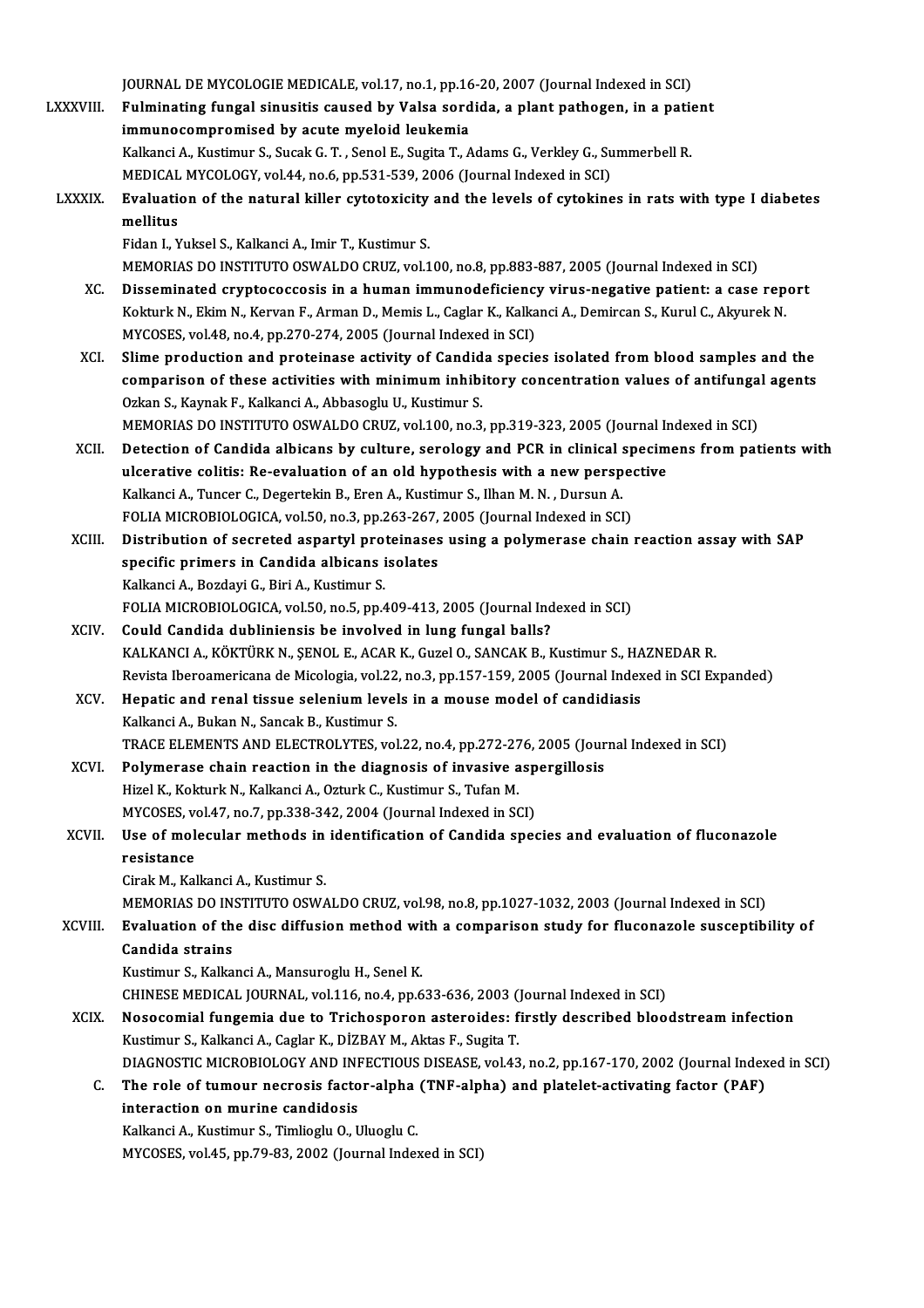### Articles Published in Other Journals

rticles Published in Other Journals<br>I. KÜRESEL ISINMANIN MANTAR ENFEKSİYONLARINA ETKİSİ KÜRESEL ISINMAN<br>Baltacı N., Kalkancı A.<br>Vesstəne Tın Dersisi KÜRESEL ISINMANIN MANTAR ENFEKSİYONLARINA ETKİSİ<br>Baltacı N., Kalkancı A.<br>Kocatepe Tıp Dergisi, vol.22, no.4, pp.304-308, 2021 (Other Refereed National Journals)<br>Akut Castroenteritli Hastalardan İrola Edilen Ratayinüslerin Baltacı N., Kalkancı A.<br>Kocatepe Tıp Dergisi, vol.22, no.4, pp.304-308, 2021 (Other Refereed National Journals)<br>II. Akut Gastroenteritli Hastalardan İzole Edilen Rotavirüslerin Genotiplerinin İncelenmesi ve G9<br>Tipinin Kocatepe Tıp D<br><mark>Akut Gastroe</mark><br>Tipinin Artışı<br>ALBA*VY*OUB1 1 Akut Gastroenteritli Hastalardan İzole Edilen Rotavirüslerin Genotiplerinin İncelenmesi ve G9<br>Tipinin Artışı<br>ALBAKKOUR1 K., ALTAY KOÇAK A., ÇOLAK M., KALKANCI A., ÇAĞLAR K., SULTAN M. N. , BOZDAYI G., AHMED K.<br>Flara the Jo Tipinin Artışı<br>ALBAKKOUR1 K., ALTAY KOÇAK A., ÇOLAK M., KALKANCI A., ÇAĞLAR K., SULTAN M. N. , BOZDAYI G., AHMED K.<br>Flora the Journal of Infectious Diseases and Clinical Microbiology, vol.26, no.3, pp.468-476, 2021 (Journa ALBAKK<br>Flora the<br>in ESCI)<br>In Vitro Flora the Journal of Infectious Diseases and Clinical Microbiology, vol.26, no.3, pp.468-476, 2021 (Journal Ind<br>in ESCI)<br>III. In Vitro Activity of Eravacycline in Combination with Colistin Against OXA-type Carbapenemase<br>Pr in ESCI)<br>III. In Vitro Activity of Eravacycline in Combination with Colistin Against OXA-type Carbapenemase<br>Producing Klebsiella pneumoniae Isolates In Vitro Activity of Eravacycline in Combination with Colistin Against OXA-type Carbapenemase<br>Producing Klebsiella pneumoniae Isolates<br>ÖZGER H. S. , Cuhadar T., Yildiz S. S. , Gulmez Z. D. , Tunccan O. G. , KALKANCI A., Si Pr<br>ÖZ<br>M. ÖZGER H. S. , Cuhadar T., Yildiz S. S. , Gulmez Z. D. , Tunccan O. G. , KALKANCI A<br>M.<br>GAZI MEDICAL JOURNAL, vol.32, pp.276-280, 2021 (Journal Indexed in ESCI)<br>Demonstration of Mutation Development and Virulence Change in B M.<br>GAZI MEDICAL JOURNAL, vol.32, pp.276-280, 2021 (Journal Indexed in ESCI)<br>IV. Demonstration of Mutation Development and Virulence Change in Reference Candida Strains GAZI MEDICAL JOURNAL, vol.32, pp.276-280, 2021 (Journal Indexed in ESCI)<br>Demonstration of Mutation Development and Virulence Change in Rexposed to Caspofungin<br>BALTACI N., KALKANCI A. Exposed to Caspofungin Journal of Basic and Clinical Health Sciences, vol.5, no.2, pp.115-123, 2021 (Journal Indexed in ESCI) BALTACI N., KALKANCI A.<br>Journal of Basic and Clinical Health Sciences, vol.5, no.2, pp.115-123, 2021 ()<br>V. Comparative Analysis of Filtration Ability of Different Cloth Masks<br>VALKANCLA, CÜZEL TUNCCAN Ö. BAS S. Bostan B. ba KALKANCI A., GÜZEL TUNÇCAN Ö., BAŞ S., Bostan B., bay F., Metin Ü., AYSERT YILDIZ P., ÖZGER H. S. , DİZBAY M.,<br>İLHAN M. N. Comparativ<br>KALKANCI A<br>İLHAN M. N.<br>Mediterrane KALKANCI A., GÜZEL TUNÇCAN Ö., BAŞ S., Bostan B., bay F., Metin Ü., AYSERT YILDIZ P., ÖZGER H. S. , DİZBAY M.,<br>İLHAN M. N.<br>Mediterranean Journal of Infection Microbes and Antimicrobials, vol.10, no.10, pp.25-32, 2021 (Jour İLHAN<br>Medit<br>ESCI)<br>Evalu Mediterranean Journal of Infection Microbes and Antimicrobials, vol.10, no.10, pp.25-32, 2021 (Journal Index<br>ESCI)<br>VI. Evaluation of the bactericidal activity of some disinfectant agents against carbapenem-resistant<br>Klobai ESCI)<br>VI. Evaluation of the bactericidal activity of some disinfectant agents against carbapenem-resistant<br>Klebsiella pneumoniae isolates Evaluation of the bactericidal activity of some disinfectant agents against carba<br>Klebsiella pneumoniae isolates<br>Öztürk A., Güzel Tunçcan Ö., Abdulmajed O. H. , Erdoğan M., Kozan R., Çağlar K., Kalkancı A.<br>International Jo International Journal of Environmental Health Engineering, vol.9, no.14, pp.1-6, 2020 (Refereed Journals of Other<br>Institutions) Öztürk A., Gü<br>International<br>Institutions)<br>COVID 19 P VII. COVID-19 Pandemi Doneminde Saglik Calisanlarinda Kisisel Koruyucu Ekipman Yonetimi: Gazi Institutions)<br>COVID-19 Pandemi Doneminde Saglik Calisanlarinda Kisisel Koruj<br>Universitesi Hastanesi Enfeksiyon Kontrol Komitesi Uygulamalari<br>KALKANCLA, Pas S COVID-19 Pandem<br>Universitesi Hasta<br>KALKANCI A., Baş S.<br>Cari Medical Journal Universitesi Hastanesi Enfeksiyon Kontrol Komitesi Uygulamalari<br>KALKANCI A., Baş S.<br>Gazi Medical Journal, vol.31, 2020 (Refereed Journals of Other Institutions)<br>Comparison of real time PCB, indirect immuneflueressense anti KALKANCI A., Baş S.<br>Gazi Medical Journal, vol.31, 2020 (Refereed Journals of Other Institutions)<br>VIII. Comparison of real-time PCR, indirect immunofluorescence antibody assay, and different staining<br>techniques for the diag Gazi Medical Journal, vol.31, 2020 (Refereed Journals of Othe<br>Comparison of real-time PCR, indirect immunofluores<br>techniques for the diagnosis of Pneumocystis jirovecii<br>DURCUTE C. WISTIMURS, AVDIN TERZIOČLU M. VALVAN Comparison of real-time PCR, indirect immunofluorescence antibody assay<br>techniques for the diagnosis of Pneumocystis jirovecii<br>DURGUT E. G. , KUŞTİMUR S., AYDIN TERZİOĞLU M., KALKANCI A., DOĞRUMAN AL F.<br>Annak of Modisal Ba techniques for the diagnosis of Pneumocystis jirovecii<br>DURGUT E. G. , KUŞTİMUR S., AYDIN TERZİOĞLU M., KALKANCI A., DOĞRUMAN AL F.<br>Annals of Medical Research, vol.27, no.1, pp.244-251, 2020 (Other Refereed National Journal DURGUT E. G. , KUŞTİMUR S., AYDIN TERZİOĞLU M., KALKANCI A., DOĞRUMAN AL F.<br>Annals of Medical Research, vol.27, no.1, pp.244-251, 2020 (Other Refereed National Journals)<br>IX. Management of Personal Protective Equipment Amon Annals of Medical Research, vol.27, no.1, pp.244-251, 2020 (Other Refereed National Jour<br>Management of Personal Protective Equipment Among Health Care Workers Du<br>Pandemic: Practices of Infection Control Committee of Gazi U Management of Personal Protective Equipment Among Health Care Workers During CC<br>Pandemic: Practices of Infection Control Committee of Gazi University Hospital<br>KALKANCI A., Bas S., Bostan B., Bay F., Metin U., Ozden G., GÜZ Pandemic: Practices of Infection Control Committee of Gazi Universit<br>KALKANCI A., Bas S., Bostan B., Bay F., Metin U., Ozden G., GÜZEL TUNÇCAN Ö.,<br>GAZI MEDICAL JOURNAL, vol.31, pp.309-315, 2020 (Journal Indexed in ESCI)<br>Is KALKANCI A., Bas S., Bostan B., Bay F., Metin U., Ozden G., GÜZEL TUNÇCAN Ö., Ozger S., DİZBAY M.<br>GAZI MEDICAL JOURNAL, vol.31, pp.309-315, 2020 (Journal Indexed in ESCI)<br>X. Is Induced Sputum A Useful Noninvasive Tool in t GAZI MEDICAL JOURNAL, vol.31, pp.309-315, 2020 (Journal Indexed in ESCI)<br>Is Induced Sputum A Useful Noninvasive Tool in the Diagnosis of Pu<br>Baha A., Yildirim F., Stark M., KALKANCI A., Fireman E., KÖKTÜRK N. X. Is Induced Sputum A Useful Noninvasive Tool in the Diagnosis of Pulmonary Sarcoidosis? XI. Biofilm-Related Infection: Diagnosis, Treatment, and Prevention TURKISH THORACIC JOURNAL, vol.20, no.4, pp.248-252, 2019 (Journal Indexed in ESCI) Biofilm-Related Infection: Diagnosis, Treatment, and Prevention<br>KALKANCI A., GÜZEL TUNÇCAN Ö.<br>MEDITERRANEAN JOURNAL OF INFECTION MICROBES AND ANTIMICROBIALS, vol.8, 2019 (Journal Indexed in<br>ESCD KALK<br>MEDI<br>ESCI)<br>Arkal MEDITERRANEAN JOURNAL OF INFECTION MICROB<br>ESCI)<br>XII. Arkelerin (Archaea) Patojen Olma Potansiyeli<br>PALTACLN KALKANCLA ESCI)<br>XII. Arkelerin (Archaea) Patojen Olma Potansiyeli<br>BALTACI N., KALKANCI A.

Acta Medica Alanya, vol.2, no.2, pp.131-135, 2018 (Other Refereed National Journals)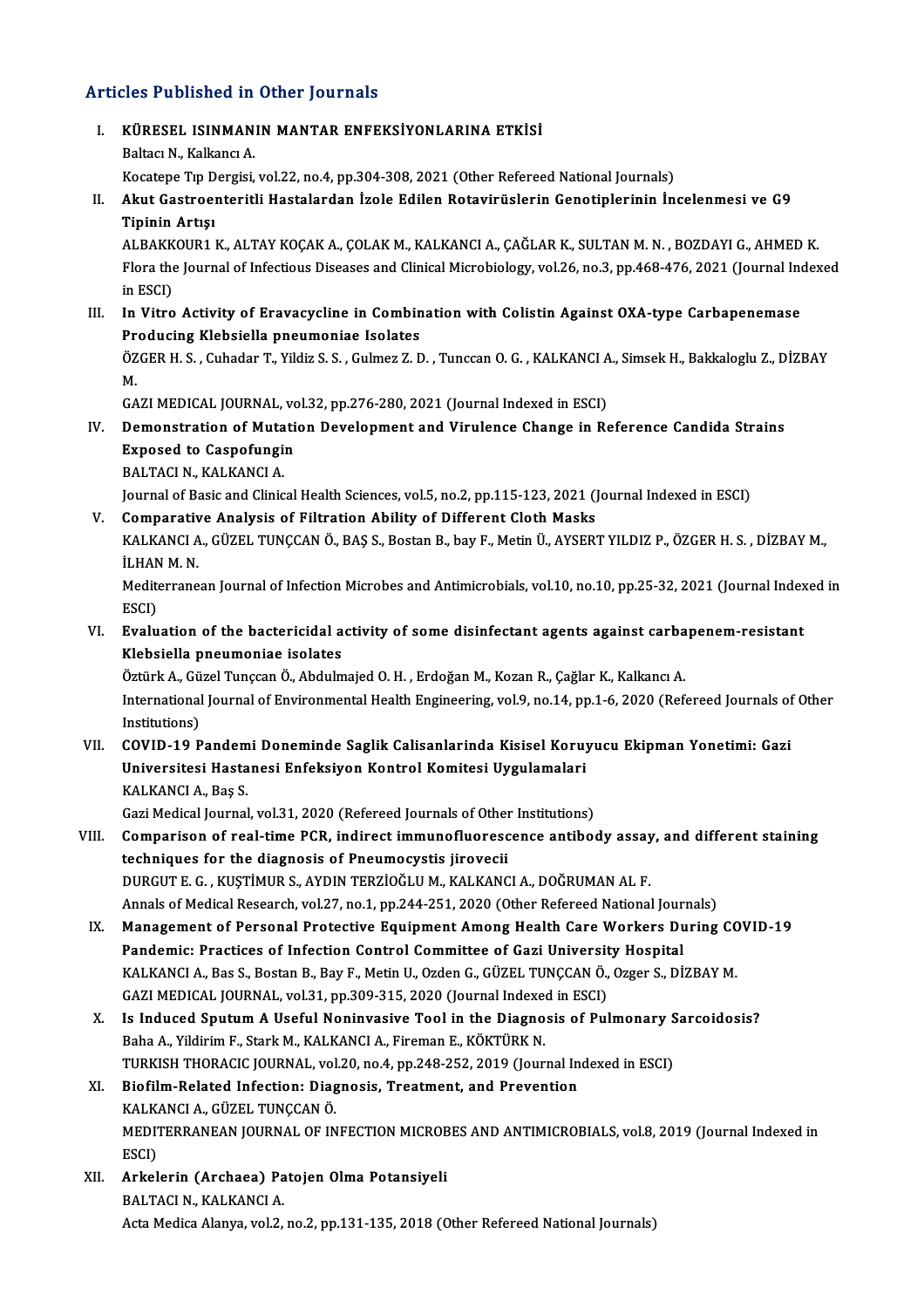XIII. Quality Control of the Qualitative Real Time PCR Method for the Detection of Aspergillus DNA in<br>Clinisel Semples Quality Control<br>Clinical Samples<br>Owegen Arelan S Quality Control of the Qualitative Real Time PCR Method for the Detection of Aspergillus DNA<br>Clinical Samples<br>Ozyegen Arslan S., Aydin M., Jabban I. I. K. , Seyer A., Fouad A. A. , Yalcin B., Demir F., Biter G., KALKANCI A Clinical Samples<br>Ozyegen Arslan S., Aydin M., Jabban I. I. K. , Seyer A., Fouad A. A. , Yalcin B., Demir F., Biter G., KALKANCI A.,<br>Kustimur S. Ozyegen Arslan S., Aydin M., Jabban I. I. K. , Seyer A., Fouad A. A. , Yalcin B., Demir F., Biter G., KALKANCI A.,<br>Kustimur S.<br>FLORA INFEKSIYON HASTALIKLARI VE KLINIK MIKROBIYOLOJI DERGISI, vol.23, no.3, pp.108-115, 2018 ( Kustimur S.<br>FLORA INFEKSIY<br>Indexed in ESCI)<br>Candida Cinsi N FLORA INFEKSIYON HASTALIKLARI VE KLINIK MIKROBIYOLOJI DERGISI, vol.23, no.3, pp.108-115, 2018 (Jour<br>Indexed in ESCI)<br>XIV. Candida Cinsi Mayaların Tür Düzeyinde Tanımlanmasında Kullanılan Yöntemlerin Karşılaştırmalı<br>Ana Indexed<br>Candid<br>Analizi<br>KALKAN Candida Cinsi Mayaların Tür Düzeyinde Tanımlanmasında Kullanılan Yönt<br>Analizi<br>KALKANCI A., BARAN AKSAKAL F. N. , ÇAĞLAR K., EVREN E., ERGANİŞ S., ERDEM H.<br>Türk Mikrobiyoloji Comiyati Dorgisi vel 47, ne 3, nn 114, 124, 2017 Analizi<br>KALKANCI A., BARAN AKSAKAL F. N. , ÇAĞLAR K., EVREN E., ERGANİŞ S., ERDEM H.<br>Türk Mikrobiyoloji Cemiyeti Dergisi, vol.47, no.3, pp.114-124, 2017 (Other Refereed National Journals)<br>Quantitative analysis of Stanbylos KALKANCI A., BARAN AKSAKAL F. N. , ÇAĞLAR K., EVREN E., ERGANİŞ S., ERDEM H.<br>Türk Mikrobiyoloji Cemiyeti Dergisi, vol.47, no.3, pp.114-124, 2017 (Other Refereed National Journals)<br>XV. Quantitative analysis of Staphylococca Türk Mikrobiyoloji Cemiyeti Dergisi, vol.47, no.3, pp.114-12<br>Quantitative analysis of Staphylococcal enterotoxin<br>chronic rhinosinusitis with or without nasal polyps<br>CÖKDOČAN O. KALKANCLA, KIZU V. AYDU U. AKYU DIZ Quantitative analysis of Staphylococcal enterotoxin B expression and its levels in patients with<br>chronic rhinosinusitis with or without nasal polyps<br>GÖKDOĞAN O., KALKANCI A., KIZIL Y., AYDİL U., AKYILDIZ İ., ÇAĞLAR K., USL The Turkish Journal of Ear Nose and Throat, vol.27, no.3, pp.135-140, 2017 (Other Refereed National Journals) XVI. Trichosporon asteroides: A novel etiologic agent of Kerion celsi in a child The Turkish Journal of Ear Nose and Throat, vol.27, no.3, pp.135-140, 2017 (Other Refereed National Journals)<br><mark>Trichosporon asteroides: A novel etiologic agent of Kerion celsi in a child</mark><br>Aldemir Kocabas B., Karbuz A., ÇİF Trichospo<br>Aldemir Ko<br>D., İNCE E.<br>IZMIR DR Aldemir Kocabas B., Karbuz A., ÇİFTCİ E., Begde F., Ametoglou S., Fouad A. A. , KALKANCI A., KARAHAN Z. C.<br>D., İNCE E.<br>IZMIR DR BEHCET UZ COCUK HASTANESI DERGISI, vol.6, no.2, pp.151-154, 2016 (Journal Indexed in ESCI)<br>Is D., İNCE E.<br>IZMIR DR BEHCET UZ COCUK HASTANESI DERGISI, vol.6, no.2, pp.151-154, 2016 (Journal Indexed in ES<br>XVII. Is there a relationship between dysphagia and oral Candida colonization in stroke patients<br>MENCLE, CAN CENC IZMIR DR BEHCET UZ COCUK HASTANESI DERGISI, vol.6, no.2, pp.151-154, 2016 (Journal Indexed in ESCI)<br>Is there a relationship between dysphagia and oral Candida colonization in stroke patients<br>MENGİ G., CAN GENÇAY A., BERK E Is there a relationship between dysphagia and oral Candida colonization in stroke pation (MENGI G., CAN GENÇAY A., BERK E., KALKANCI A., KARATAŞ G. K.<br>Journal of Physical Medicine and Rehabilitation Sciences, 2016 (Other R Journal of Physical Medicine and Rehabilitation Sciences, 2016 (Other Refereed National Journals)<br>XVIII. İnme Hastalarında Disfaji ve Oral Candida Kolonizasyonu Arasında İlişki Var mı Journal of Physical Medicine and Rehabilitation Sciences, 2016 (Othorn Inme Hastalarında Disfaji ve Oral Candida Kolonizasyonu Ar<br>Gençay Can A., MENGİ G., BERK E., KALKANCI A., Kaymak Karataş G.<br>Fizikçel, TIP VE PEHARİLİTA İnme Hastalarında Disfaji ve Oral Candida Kolonizasyonu Arasında İlişki Var mı<br>Gençay Can A., MENGİ G., BERK E., KALKANCI A., Kaymak Karataş G.<br>FİZİKSEL TIP VE REHABİLİTASYON BİLİMLERİ DERGİSİ, vol.19, no.1, pp.14-18, 2016 Gençay Ca<br>FİZİKSEL<br>Journals)<br>Asraman FIZIKSEL TIP VE REHABILITASYON BILIMLERI DERGISI, vol.19, no.1, pp.14-18, 2016 (Other Refereed National<br>Journals)<br>XIX. Acremonium Potronii Associated Pneumonia in an Allogeneic Stem Cell Transplantation Recipient<br>Givelak B Journals)<br>Acremonium Potronii Associated Pneumonia in an Allogeneic Stem Cell Transplan<br>Civelek R., Cakar M. K. , YEGİN Z. A. , ERBAŞ G., GÜZEL TUNÇCAN Ö., KALKANCI A., Sucak G. T.<br>CAZI MEDICAL JOUPNAL YOL27 no 4 nn 202 20 Acremonium Potronii Associated Pneumonia in an Allogeneic Stem Cell T<br>Civelek R., Cakar M. K. , YEGİN Z. A. , ERBAŞ G., GÜZEL TUNÇCAN Ö., KALKANCI A., Sı<br>GAZI MEDICAL JOURNAL, vol.27, no.4, pp.203-204, 2016 (Journal Indexe Civelek R., Cakar M. K. , YEGİN Z. A. , ERBAŞ G., GÜZEL TUNÇCAN Ö., KALKANCI A., Sucak G. T.<br>GAZI MEDICAL JOURNAL, vol.27, no.4, pp.203-204, 2016 (Journal Indexed in ESCI)<br>XX. A Proven Case of Cutaneous Rhizopus Infect GAZI MEDICAL JOURNAL, vol.27, no.4, pp.203-204, 2016 (Journal Indexed in ES<br>A Proven Case of Cutaneous Rhizopus Infection Presenting with Sever<br>Induction Treatment in a Patient with Acute Lymphoblastic Leukemia<br>Penelon M. A Proven Case of Cutaneous Rhizopus Infection Presenting with Severe Limb Pain Very<br>Induction Treatment in a Patient with Acute Lymphoblastic Leukemia<br>Pepeler M. S., Acar K., GÜZEL TUNÇCAN Ö., Uluoglu O., KALKANCI A., ATAL Induction Treatment in a Patient with Acute Lymphoblastic Leukem<br>Pepeler M. S. , Acar K., GÜZEL TUNÇCAN Ö., Uluoglu O., KALKANCI A., ATALA<br>CASE REPORTS IN HEMATOLOGY, vol.2015, 2015 (Journal Indexed in ESCI)<br>Kirli bir yara Pepeler M. S. , Acar K., GÜZEL TUNÇCAN Ö., Uluoglu O., KALKANCI A., ATALAR H., Kilic K., Sucak G. T.<br>CASE REPORTS IN HEMATOLOGY, vol.2015, 2015 (Journal Indexed in ESCI)<br>XXI. Kirli bir yaranın Cunninghamella ile koloni CASE REPORTS IN HEMATOLOGY, vol.2015, 2015 (Journal Indexed in ESCI)<br>Kirli bir yaranın Cunninghamella ile kolonizasyonu<br>Burçak C. K. , HIZEL K., TUNCER S., Demir F., ÇAĞLAR K., KALKANCI A., Semra K.<br>Türk Milrebiyoloji Comi Kirli bir yaranın Cunninghamella ile kolonizasyonu<br>Burçak C. K. , HIZEL K., TUNCER S., Demir F., ÇAĞLAR K., KALKANCI A., Semra K.<br>Türk Mikrobiyoloji Cemiyeti Dergisi, vol.43, no.4, pp.165-168, 2013 (Other Refereed National Burçak C. K. , HIZEL K., TUNCER S., Demir F., ÇAĞLAR K., KALKANCI A., Semra K.<br>Türk Mikrobiyoloji Cemiyeti Dergisi, vol.43, no.4, pp.165-168, 2013 (Other Refereed National Journals)<br>XXII. Klinik Candida lusitaniae köke Türk Mikrobiyoloji Cemiyeti Dergisi, vol.43, no.4, pp.165-168, 2013 (Other Refereed Nation)<br>Klinik Candida lusitaniae kökenlerinin amfoterisin B ye in vitro duyarlılığı Çok ı<br>KALKANCI A., HIZEL K., Ali F., ÇERİKÇİOĞLU N., Klinik Candida lusitaniae kökenlerinin amfoterisin B ye in vitro duyarlılığı Çok merkezli ç<br>KALKANCI A., HIZEL K., Ali F., ÇERİKÇİOĞLU N., AKYAR I., Rukiye B., ERTURAN Z., Semra K.<br>Türk Mikrobiyoloji Cemiyeti Dergisi, vol. KALKANCI A., HIZEL K., Ali F., ÇERİKÇİOĞLU N., AKYAR I., Rukiye B., ERTURAN Z., Semra K.<br>Türk Mikrobiyoloji Cemiyeti Dergisi, vol.45, no.1, pp.30-35, 2013 (Other Refereed National Journals)<br>XXIII. Clinical characterist Türk Mikrobiyoloji Cemiyet<br>Clinical characteristics of<br>the C. krusei isolates.<br>Cüzel A. B. Aydın M. Moral Clinical characteristics of Turkish women wi<br>of the C. krusei isolates.<br>Güzel A. B., Aydın M., Meral M., Kalkancı A., Ilkit M.<br>Infectious diseases in obstatrics and guneselegy v of the C. krusei isolates.<br>Güzel A. B. , Aydın M., Meral M., Kalkancı A., Ilkit M.<br>Infectious diseases in obstetrics and gynecology, vol.2013, pp.698736, 2013 (Refereed Journals of Other<br>Institutions) Güzel A. B. *, A*<br>Infectious dis<br>Institutions)<br>SECMEL I ST Infectious diseases in obstetrics and gynecology, vol.2013, pp.69<br>Institutions)<br>XXIV. SEÇMELİ STAJLARIN OLUŞTURULMASI GAZİ TIP ÖRNEĞİ<br>PUDAKOĞLU L. COSKUN Ö, ULUQĞLU G, AYHAN M.S. ÖZKAN Institutions)<br>SEÇMELİ STAJLARIN OLUŞTURULMASI GAZİ TIP ÖRNEĞİ<br>BUDAKOĞLU I. İ., COŞKUN Ö., ULUOĞLU C., AYHAN M. S. , ÖZKAN S., ÇAĞLAR K., KALKANCI A., GÖZİL R., ÇAKIR N.<br>Tın Fğitimi Dünyası, 2012 (Other Befereed Netional Ja SEÇMELİ STAJLARIN OLUŞTURULMASI GAZİ TIP ÖRNEĞİ<br>BUDAKOĞLU I. İ., COŞKUN Ö., ULUOĞLU C., AYHAN M. S. , ÖZKAN S., ÇAĞLAR K., KALKANCI A., GÖZİL R., ÇAKIR N.<br>Tıp Eğitimi Dünyası, 2013 (Other Refereed National Journals)<br>İki fa BUDAKOĞLU I. İ. , COŞKUN Ö., ULUOĞLU C., AYHAN M. S. , ÖZKAN S., ÇAĞLAR K., KALKANCI A., GÖZİL R., ÇAKIR N.<br>Tıp Eğitimi Dünyası, 2013 (Other Refereed National Journals)<br>XXV. İki farklı silikon esaslı yumuşak astar maddesin Tıp Eğitimi Dünyası, 2013 (Other Refereed National Journals)<br>İki farklı silikon esaslı yumuşak astar maddesinin zamana bağlı olarak yüzeylerinden i<br>albicans hücrelerinde ALS1 adezyon geninin ekspresyonundaki değişimin ince İki farklı silikon esaslı yumuşak astar ma<br>albicans hücrelerinde ALS1 adezyon ger<br>YERLİYURT K., NALBANT A. D. , KALKANCI A.<br>Cericemenness Üniv Tıp Falv Ders, 2012 (Otl albicans hücrelerinde ALS1 adezyon geninin ekspresyonundaki deği;<br>YERLİYURT K., NALBANT A. D. , KALKANCI A.<br>Gaziosmanpaşa Üniv.Tıp Fak: Derg., 2012 (Other Refereed National Journals)<br>Investisation of interlevkin 10 tumor n YERLİYURT K., NALBANT A. D. , KALKANCI A.<br>Gaziosmanpaşa Üniv.Tıp Fak: Derg., 2012 (Other Refereed National Journals)<br>XXVI. Investigation of interleukin 10 tumor necrosis factor and interferon expression model of pulmon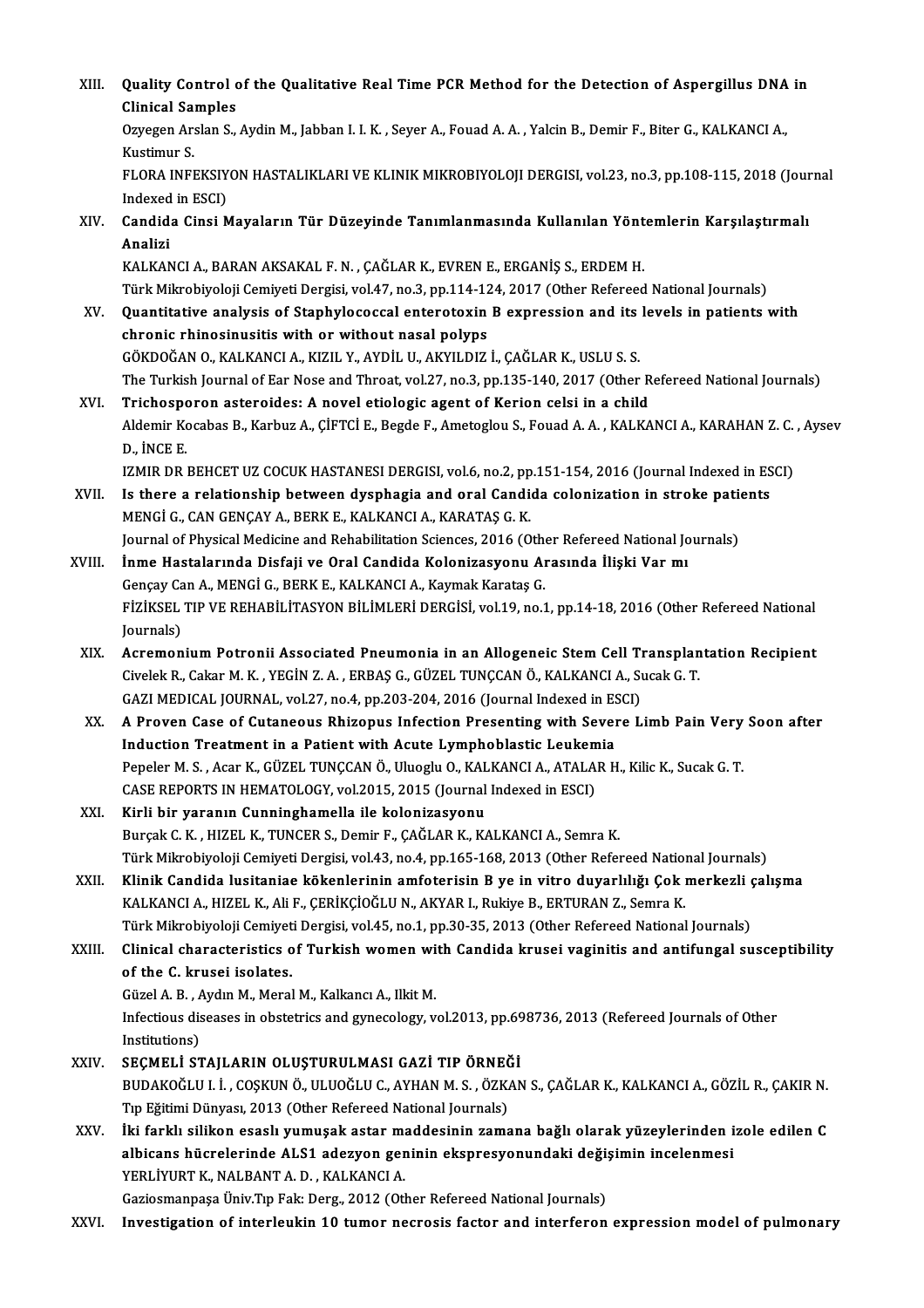aspergillosis aspergillosis<br>ÇAĞLAR K., KALKANCI A., FİDAN I., Aydoğan S., HIZEL K., DİZBAY M., Semra K., Semra K.<br>Milmebiyal Bul, 2011.(Non Befreed Journal) <mark>aspergillosis</mark><br>ÇAĞLAR K., KALKANCI A., FİDAN I., Aydoğan<br>Mikrobiyol Bul, 2011 (Non-Refreed Journal)<br>Nötroponik Hasta Caubunda Mantar Ent

### CAĞLAR K., KALKANCI A., FİDAN I., Aydoğan S., HIZEL K., DİZBAY M., Semra K., Semra K.<br>Mikrobiyol Bul, 2011 (Non-Refreed Journal)<br>XXVII. Nötropenik Hasta Grubunda Mantar Enfeksiyonlarının Tanısında Moleküler Yöntemlerin Mikrobiyol Bul, 2011 (Non-Refreed Journal)<br>Nötropenik Hasta Grubunda Mantar Enfek<br>Bir Laboratuar Akış Şeması Oluşturulması<br>KALKANCLA, HAZNEDAR R. CÜZEL TUNCCAN ( Nötropenik Hasta Grubunda Mantar Enfeksiyonlarının Tanısında<br>Bir Laboratuar Akış Şeması Oluşturulması<br>KALKANCI A., HAZNEDAR R., GÜZEL TUNÇCAN Ö., ŞENOL E., KÖKTÜRK N.<br>Malakülar Tanı Dergisi 2007 (Other Befereed National Ja Bir Laboratuar Akış Şeması Oluşturulması<br>KALKANCI A., HAZNEDAR R., GÜZEL TUNÇCAN Ö., ŞENOL E., KÖKI<br>Moleküler Tanı Dergisi, 2007 (Other Refereed National Journals)<br>Could Candida dubliniansis be involved in lung fungus bel KALKANCI A., HAZNEDAR R., GÜZEL TUNÇCAN Ö., ŞENOL E., KÖKTÜR<br>Moleküler Tanı Dergisi, 2007 (Other Refereed National Journals)<br>XXVIII. Could Candida dubliniensis be involved in lung fungus balls<br>KALKANCLA, KÖKTÜRK N. GÜZEL T

Moleküler Tanı Dergisi, 2007 (Other Refereed National Journals)<br>Could Candida dubliniensis be involved in lung fungus balls<br>KALKANCI A., KÖKTÜRK N., GÜZEL TUNCCAN Ö., HAZNEDAR R. Rev Iberoam Micol., 2005 (Refereed Journals of Other Institutions)

### Books&Book Chapters

- ooks & Book Chapters<br>I. Tıbbi mikolojide moleküler yöntemler<br>KALKANCLA ka & Book<br>Tibbi mikolo<br>KALKANCI A.<br>in: Tibbi Miko KALKANCI A.<br>in: Tıbbi Mikoloji, Emel Tümbay, Editor, Meta Basım, İzmir, pp.583-598, 2021 KALKANCI A.<br>in: Tıbbi Mikoloji, Emel Tümbay, Editor, Meta Basım, İzmi<br>II. Laboratory Diagnosis of Ocular Fungal Infections<br><sup>VALVANCI A</sup>
- in: Tıbbi Miko<br><mark>Laboratory</mark><br>KALKANCI A. Laboratory Diagnosis of Ocular Fungal Infections<br>KALKANCI A.<br>in: OCULAR FUNGAL INFECTIONS, Kalkancı, Ayşe, Editor, Akademisyen yayın evi, Ankara, pp.45-65, 2021<br>Experimental Models

- KALKANCI A.<br>in: OCULAR FUNGAL INF<br>III. Experimental Models<br>KALKANCI A.
- in: OCULAR F<br><mark>Experiment</mark><br>KALKANCI A.<br>in: OCULAR E in: OCULAR FUNGAL INFECTIONS, Kalkancı, Ayşe, Editor, Akademisyen yayın evi, Ankara, pp.67-73, 2021 KALKANCI A.<br>in: OCULAR FUNGAL INFECTIONS, Kalkancı, .<br>IV. Collection and Transport of Specimens
- in: OCULAR F<br>Collection a:<br>KALKANCI A. KALKANCI A.<br>in: OCULAR FUNGAL INFECTIONS, Kalkancı, Ayşe, Editor, Akademisyen yayın evi, Ankara, pp.39-43, 2021 KALKANCI A.<br>in: OCULAR FUNGAL INFECTIONS, Kalkancı, Ayşe, Editor, Akad<br>V. Mantar infeksiyonları: Sınıflama, patogenez ve patoloji<br>KALKANCLA

# in: OCULAR F<br><mark>Mantar infe</mark>l<br>KALKANCI A.<br>in: Tibbi Milco

Mantar infeksiyonları: Sınıflama, patogenez ve patoloji<br>KALKANCI A.<br>in: Tıbbi Mikoloji, Emel Tümbay, Editor, Meta Basım, İzmir, pp.87-98, 2021<br>Antifungaller

# KALKANCI A.<br>in: Tibbi Mikolo<br>VI. **Antifungaller** in: Tıbbi Miko<br><mark>Antifungalle</mark><br>KALKANCI A.<br>in: Hemsinele:

**Antifungaller**<br>KALKANCI A.<br>in: Hemşireler için Tıbbi Mikrobiyoloji ve Enfeksiyon hastalıkları, Başustaoğlu A, Us D., Editor, Hipokrat yayıncılık, KALKANCI A.<br>in: Hemşireler için Tıbbi Mi<br>Ankara, pp.189-195, 2021<br>Antifungallar Ankara, pp 189-195, 2021

### VII. Antifungaller<br>KALKANCI A.

Antifungaller<br>KALKANCI A.<br>in: DIS HEKIMLIĞINDEMIKROBIYOLOJI, Başustaoğlu A, Us D, Editor, Hipokrat, Ankara, pp.321-326, 2020<br>Hyalan hifomisetler in: DIS HEKIMLIĞINDEMIK<br><mark>Hyalen hifomiçetler</mark><br>KALKANCI A., ERTURAN Z.<br>in: Larene'rys Tibbi Önemi

### VIII. Hyalen hifomiçetler<br>KALKANCI A., ERTURAN Z.

Hyalen hifomiçetler<br>KALKANCI A., ERTURAN Z.<br>in: Larone'xxs Tıbbi Önemi Olan Mantarlar, Yıldıran ŞT, Gümral R., Editor, Hipokrat, pp.283-331, 2020<br>Misrobiologisal diasposis of mysotis koratitis.

## IX. Microbiological diagnosis of mycotic keratitis KALKANCI A. in: Larone'xx<br>Microbiolog<br>KALKANCI A.<br>in: Mycotiolo

Microbiological diagnosis of mycotic keratitis<br>KALKANCI A.<br>in: Mycotic keratitis, Mahendra Rai, Marcelo Luis Occhiutto, Editor, CRC Press, pp.146-155, 2019<br>Konoman's Color, Atlas And Toythook of Diagnostis Misrobiology Tür

X. Koneman's Color Atlas And Textbook of Diagnostic Microbiology Türkçe Baskısı<br>KALKANCI A., TAYLAN ÖZKAN H. A., KÜLAH C., GÜROL Y., AKYAR I. in: Mycotic keratitis, Mahendra Rai, Marcelo Luis Occhiutto, Editor, (<br>Koneman's Color Atlas And Textbook of Diagnostic Microbi<br>KALKANCI A., TAYLAN ÖZKAN H. A. , KÜLAH C., GÜROL Y., AKYAR I.<br>Hinelret Vernevi, İstanbul 2017 HipokratYayınevi, İstanbul,2017

### XI. BÖLÜM22 Parazitoloji, Kan ve Doku Parazitleri

Hipokrat Yayınevi, İstanbul, 2017<br>BÖLÜM 22 Parazitoloji, Kan ve Doku Parazitleri<br>Us A. D. , BAŞUSTAOĞLU A. C. , USLUCA S., GÜRÜZ A. Y. , Adiloğlu A., Sığ A. K. , AKÇALI S., ERGİN M. A. , Arzu A. İ. ,<br>İrvem A. et el **BÖLÜM 22 P:**<br>Us A. D. , BAŞU<br>İrvem A., et al.<br>in: Konoman B Us A. D. , BAŞUSTAOĞLU A. C. , USLUCA S., GÜRÜZ A. Y. , Adiloğlu A., Sığ A. K. , AKÇALI S., ERGİN M. A. , Arzu A<br>İrvem A., et al.<br>in: Koneman Renkli Atlas ve Tanısal Mikrobiyoloji Kitabı, Ahmet Başustaoğlu, A. Dürdal Us, E

İrvem A., et al.<br>in: Koneman Renkli Atlas ve Tanısal Mil<br>Yayınevi, Ankara, pp.1418-1492, 2017<br>Pateian Listesi, İndelts Yayınevi, Ankara, pp.1418-1492, 2017<br>XII. Patojen Listesi, İndeks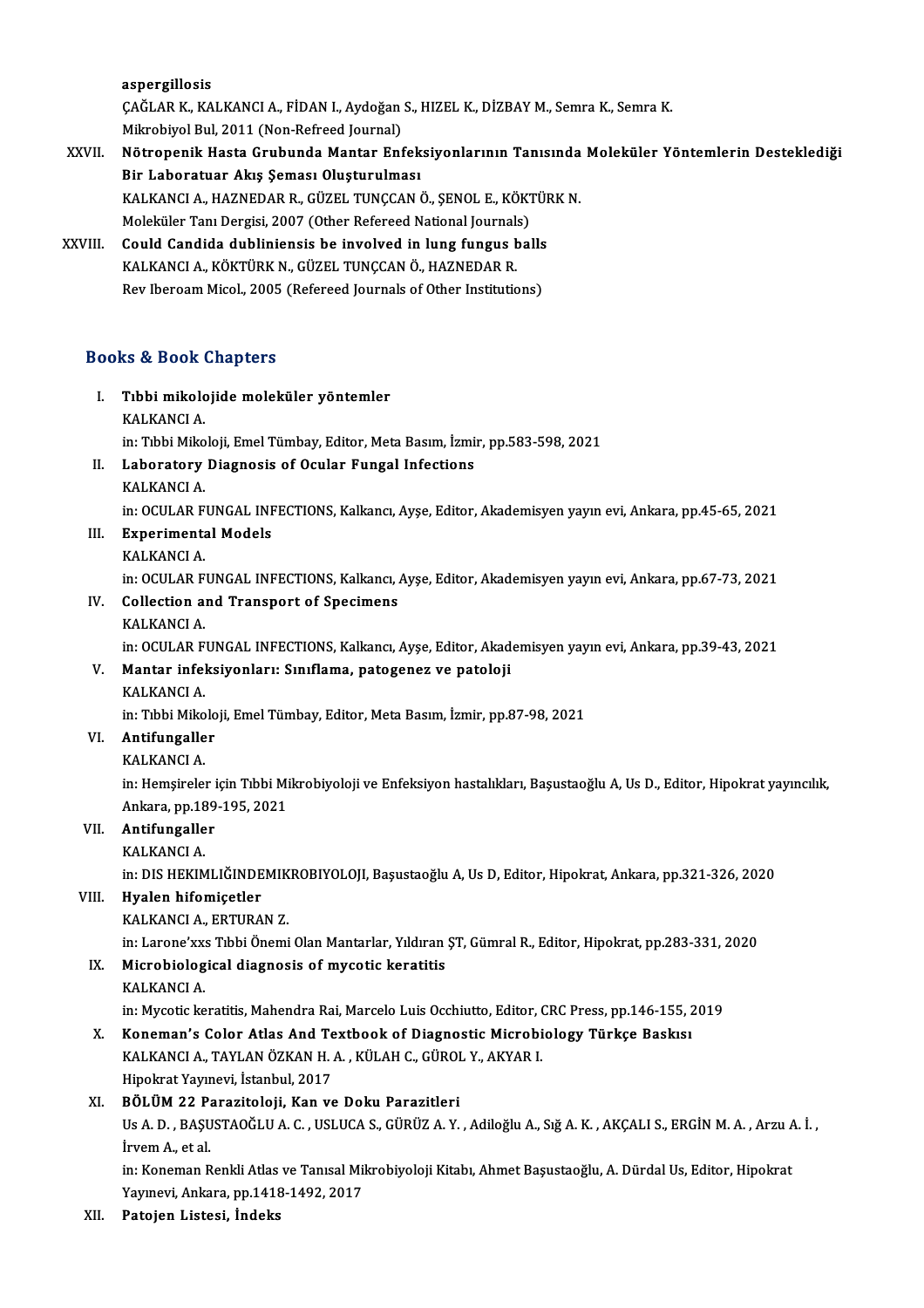KALKANCIA.,SAYINERA.A. ,TAYLANÖZKANH.A. ,ÇIKMANA.,GÜLHANB.,AYDINM.,GÜDÜCÜOĞLUH. KALKANCI A., SAYINER A. A. , TAYLAN ÖZKAN H. A. , ÇIKMAN A., GÜLHAN B., AYDIN M., GÜDÜCÜOĞLU H.<br>in: Mikrobiyoloji Klinik Bir Yaklaşım, Koçoğlu Esra, Emekdaş Gürol, Editor, İSTANBUL TIP KİTABEVLERİ, İstanbul, KALKANCI A., SAYI<br>in: Mikrobiyoloji K<br>pp.687-723, 2017<br>Hastalıkların Fas in: Mikrobiyoloji Klinik Bir Yaklaşın<br>pp.687-723, 2017<br>XIII. Hastalıkların Esasları Bölüm 7<br>*VOCOČIJI.N E EMEVTAS G DAV.* 

pp.687-723, 2017<br>Hastalıkların Esasları Bölüm 7<br>KOÇOĞLU M. E. , EMEKTAŞ G., DAYAN S., SAYINER A. A. , KALKANCI A., ÖZKAN A. T. , BAYRAM A., ÇIKMAN A.,<br>GÜRESER A. S., QTU U.R. et al Hastalıkların Esasları Bölü<br>KOÇOĞLU M. E. , EMEKTAŞ G.,<br>GÜRESER A. S. , OTLU B., et al.<br>in: Mikrobiyoloji Klinik Yaklaş KOÇOĞLU M. E. , EMEKTAŞ G., DAYAN S., SAYINER A. A. , KALKANCI A., ÖZKAN A. T. , BAYRAM A., ÇIKMAN A.,<br>GÜRESER A. S. , OTLU B., et al.<br>in: Mikrobiyoloji Klinik Yaklaşım, Prof.Dr. Esra Koçoğlu Prof.Dr. Gürol Emektaş, Editor

GÜRESER A. S. , OT<br>in: Mikrobiyoloji K<br>pp.131-146, 2017<br>Mikoloji pp.131-146, 2017<br>XIV. Mikoloji

pp.131-146, 2017<br>Mikoloji<br>YILDIRAN Ş. T. , KALKANCI A., HİLMİOĞLU POLAT S., ÖZ Y., UZUNOĞLU KARAGÖZ E., SANCAK B., BORSA B. A. ,<br>YILMAZ N. HAZIPOLAN G. HĞUR A. B Mikoloji<br>YILDIRAN Ş. T. , KALKANCI A., HİLMİO<br>YILMAZ N., HAZIROLAN G., UĞUR A. R.<br>in: Celer Atles and Taythook of Diagno YILDIRAN Ş. T. , KALKANCI A., HİLMİOĞLU POLAT S., ÖZ Y., UZUNOĞLU KARAGÖZ E., SANCAK B., BORSA B. A. ,<br>YILMAZ N., HAZIROLAN G., UĞUR A. R.<br>in: Color Atlas and Textbook of Diagnostic Microbiology (Türkçe Baskısı), Ahmet Baş

YILMAZ N., HAZIROLAN G., UĞUR A. R.<br>in: Color Atlas and Textbook of Diagnostic Microbiology (Türkçe Baskısı), Ahmet Başustaoğlu, Dürdal Us, Editor,<br>Hipokrat Kitabevi, Ankara, pp.1322-1416, 2017 in: Color Atlas and Textbook of Diagnostic Microbiology (Türkçe Baskısı), Ahmet Başustaoğlu, Dürdal Us, Editor,<br>Hipokrat Kitabevi, Ankara, pp.1322-1416, 2017<br>XV. Adenovirus, Poxvirus, Papillomavirus, Polyomavirus, Parvovir

Hipokrat Kitabevi, Ankara, pp.1322-1416, 2017<br><mark>Adenovirus, Poxvirus, Papillomavirus, Polyomavirus, Parvovirus, Hepatit Virusları, Prion Hastalıkla</mark><br>BAŞUSTAOĞLU A. C. , Us A. D. , KALKANCI A., TAYLAN ÖZKAN H. A. , KÜLAH C., Adenovirus, Poxvirus, Papillomavirus, Polyomavirus, Parvovirus, Hepatit Virusları, Prion Hastalıl<br>BAŞUSTAOĞLU A. C. , Us A. D. , KALKANCI A., TAYLAN ÖZKAN H. A. , KÜLAH C., GÜROL Y., AKYAR I., SAYINER A.<br>in: Koneman Renkli BAŞUSTAOĞLU A. C. , Us A. D. , KALKANCI A., TAYLAN ÖZKAN H. A. , KÜLAH C., GÜROL Y., AKYAR I., SAYINER A. A.<br>in: Koneman Renkli Atlas ve Tanısal Mikrobiyoloji Kitabı, Ahmet Başustaoğlu, Ayşe Dürdal Us, Editor, Hipokrat<br>Yay

### XVI. Mikoloji (Hiyalen Küfler ve Hiyalohifomikoz)

Yayınevi, pp.1532-1537, 2017<br>Mikoloji (Hiyalen Küfler ve Hiyalohifomikoz)<br>YILDIRAN Ş. T. , KALKANCI A., UZUNOĞLU KARAGÖZ E., HİLMİOĞLU POLAT S., SANCAK B., BORSA B. A. , ÖZHAK<br>RAXSAN R. KARARICAK N. HAZIROLAN Ç. DİNÇ R. şt Mikoloji (Hiyalen Küfler ve Hiyalohifomikoz)<br>YILDIRAN Ş. T. , KALKANCI A., UZUNOĞLU KARAGÖZ E., H<br>BAYSAN B., KARABIÇAK N., HAZIROLAN G., DİNÇ B., et al.<br>in: Kanaman'a Calar Atlas and Tauthaal: Of Diagnastis Mi YILDIRAN Ş. T. , KALKANCI A., UZUNOĞLU KARAGÖZ E., HİLMİOĞLU POLAT S., SANCAK B., BORSA B. A. , ÖZHAK<br>BAYSAN B., KARABIÇAK N., HAZIROLAN G., DİNÇ B., et al.<br>in: Koneman's Color Atlas and Textbook Of Diagnostic Microbiology

BAYSAN B., KARABIÇAK N., HAZIROLAN G., DİNÇ B., et al.<br>in: Koneman's Color Atlas and Textbook Of Diagnostic Microbiology, AHMET BAŞUSTAOĞLU, DÜRDAL US, Editor,<br>Hipokrat Yayınevi, Ankara, pp.1343-1359, 2017

### XVII. Mikoloji

Hipokrat Yayınevi, Ankara, pp.1343-1359, 2017<br>Mikoloji<br>YILDIRAN Ş. T. , KALKANCI A., UZUNOĞLU KARAGÖZ E., HİLMİOĞLU POLAT S., SANCAK B., BORSA B. A. , ÖZHAK<br>RAYSAN R. KARARICAK N. HAZIROLAN G. DİNC R. qt.al Mikoloji<br>YILDIRAN Ş. T. , KALKANCI A., UZUNOĞLU KARAGÖZ E., H<br>BAYSAN B., KARABIÇAK N., HAZIROLAN G., DİNÇ B., et al.<br>in: Koneman's Celer Atlas and Teythook of Diagnestic Mi YILDIRAN Ş. T. , KALKANCI A., UZUNOĞLU KARAGÖZ E., HİLMİOĞLU POLAT S., SANCAK B., BORSA B. A. , ÖZHAK<br>BAYSAN B., KARABIÇAK N., HAZIROLAN G., DİNÇ B., et al.<br>in: Koneman's Color Atlas and Textbook of Diagnostic Microbiology

BAYSAN B., KARABIÇAK N., HAZIROLAN G., DİNÇ B., et al.<br>in: Koneman's Color Atlas and Textbook of Diagnostic Microbiology, Ahmet Başustaoğlu, Ayşe Dürdal Us, Editor, Hipokrat, Ankara, pp.1402-1415, 2017

## XVIII. Mantar Örneklerinin Ön tanısında Laboratuvar Yaklaşımı<br>KALKANCI A.

Mantar Örneklerinin Ön tanısında Laboratuvar Yaklaşımı<br>KALKANCI A.<br>in: Koneman'xxs Color Atlas and Textbook of Diagnostic microbiology, Ahmet Başustaoğlu, Dürdal Us, Ayşe<br>kalkang, Ayşegül Teylan Özkan, Cana Külab Yesim Gür kalkancı, Ayşegül Taylan Özkan, Cana Külah, Yeşim Gürol, Işın Akyar, Editor, Hipokrat Yayınevi, Ankara, pp.1328-<br>1339, 2017 in: Koneman<br>kalkancı, Ayş<br>1339, 2017<br>Antifungall kalkancı, Ayşeg<br>1339, 2017<br>XIX. **Antifungaller**<br>EALEANCLA

# 1339, 2017<br>**Antifungalle<br>KALKANCI A.**<br>in: Hemsinelik

**Antifungaller**<br>KALKANCI A.<br>in: Hemşirelik Uygulamaları Klinik Mikrobiyoloji ve Enfeksiyon Hastalıkları, Başustaoğlu A, Editor, Hipokrat, pp.129-KALKANCI<br>in: Hemşire<br>133, 2016<br>Qaylar Ey

## XX. Ocular Fungal Infections

KALKANCI A., ÖZDEK Ş., ÖZMEN M. C.

LAP LAMBERT Academic Publishing, 2015

# LAP LAMBERT Academic Publishing, 2015<br>Refereed Congress / Symposium Publications in Proceedings

efereed Congress / Symposium Publications in Proc<br>I. COVID-19 Olgularında Candida dışı maya enfeksiyonları<br>KALKANCLA I. COVID-19 Olgularında Candida dışı maya enfeksiyonları<br>KALKANCIA.

Çevrimiçi Mikrobiyoloji Sempozyumu, Turkey, 25 - 27 December 2020

- KALKANCI A.<br>Çevrimiçi Mikrobiyoloji Sempozyumu, Turkey, 25 27 December 2020<br>II. Kantitatif süspansiyon testi ile bazı dezenfektanların bakterisidal etkinliğinin değerlendirilmesi<br>ÖZTÜPK A. ÇÜZEL TUNÇÇAN Ö. APDULMAJED O.U Çevrimiçi Mikrobiyoloji Sempozyumu, Turkey, 25 - 27 December 2020<br>**Kantitatif süspansiyon testi ile bazı dezenfektanların bakterisidal etkinliğinin değe**<br>ÖZTÜRK A., GÜZEL TUNÇCAN Ö., ABDULMAJED O. H. , ERDOĞAN M., KALKANCI ÖZTÜRK A., GÜZEL TUNÇCAN Ö., ABDULMAJED O. H. , ERDOĞAN M., KALKANCI A., ÇAĞLAR K.<br>5.Ulusal Klinik Mikrobiyoloji Kongresi, Turkey, 28 October - 01 November 2019 ÖZTÜRK A., GÜZEL TUNÇCAN Ö., ABDULMAJED O. H. , ERDOĞAN M., KALKANCI A., ÇAĞLAR K.<br>5.Ulusal Klinik Mikrobiyoloji Kongresi, Turkey, 28 October - 01 November 2019<br>III. Retrospective analysis of single nucleotide polymorphism
- 5.Ulusal Klinik Mikrobiyoloji Kongresi, Turkey, 28 October 01 November 2019<br>Retrospective analysis of single nucleotide polymorphisms (SNPs) on TLR-4, PTX-3, Dectin-1 gene<br>and the association with the development of inva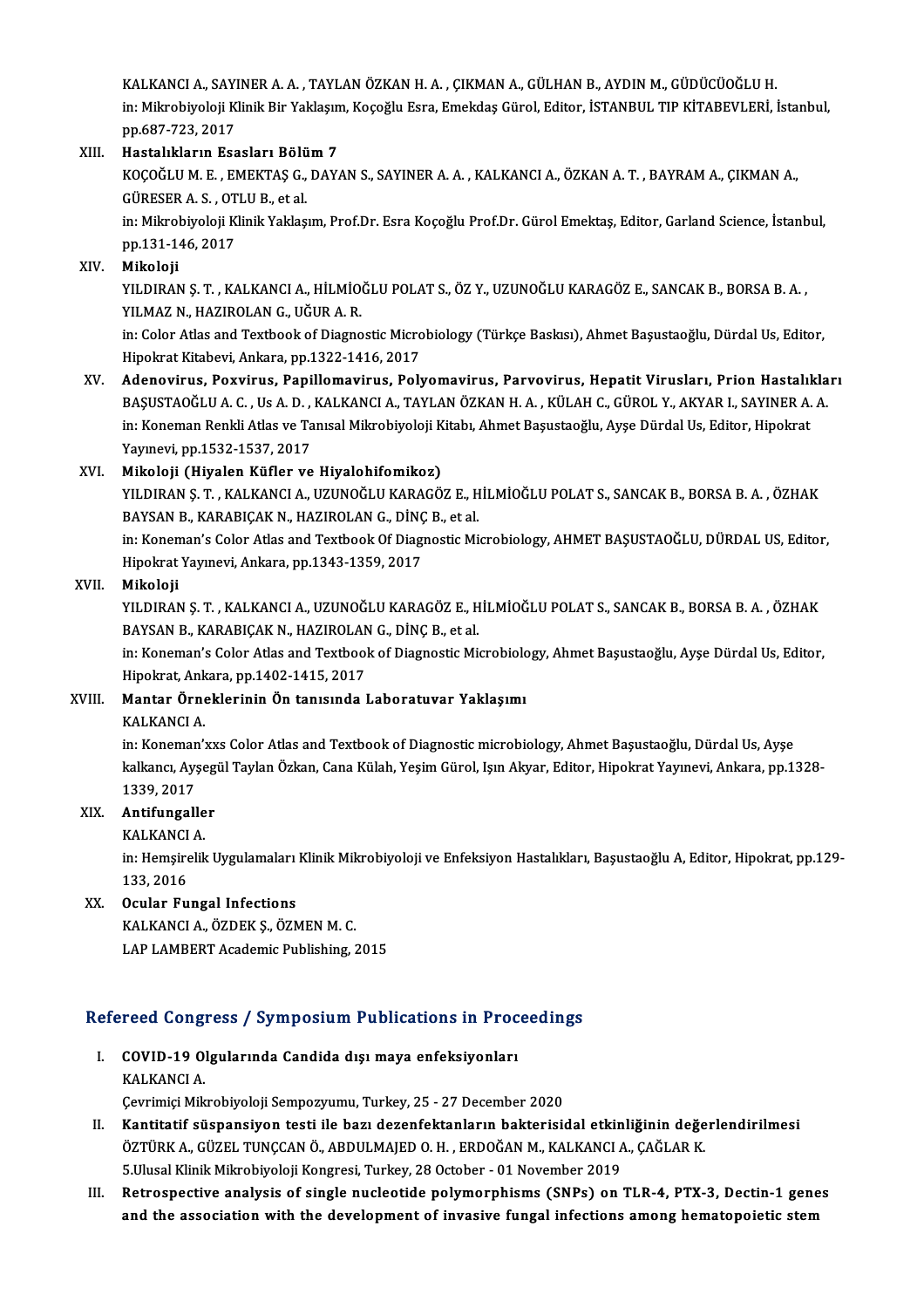cell transplant recipients with oncohematological conditions

cell transplant recipients with oncohematological conditions<br>KALKANCI A., TUĞ E., GÜZEL TUNÇCAN Ö., FİDAN I., ÖZKURT Z. N. , YEGİN Z. A. , Şahin E. A. , Şahin E. A. , Kuralay Z., cell trans<br>KALKANCI<br>Kuralay Z.<br><sup>Oth Trond</sup> KALKANCI A., TUĞ E., GÜZEL TUNÇCAN Ö., FİDAN I., ÖZ!<br>Kuralay Z.<br>9th Trends in Medical Mycology, 11 - 14 October 2019<br>Candida Kökaplarında Kaspafungin Diranginin M Kuralay Z.<br>9th Trends in Medical Mycology, 11 - 14 October 2019<br>IV. Candida Kökenlerinde Kaspofungin Direncinin MALDI-TOF MS ile Araştırılması

- 9th Trends in Medical Mycology, 11 14 October 2019<br>Candida Kökenlerinde Kaspofungin Direncinin MALD<br>BALTACI N., Albakkour K., EVREN E., ERGİN Ç., KALKANCI A.<br>24 ANKEM KONCRESİ Turkov 1 05 May 2019 Candida Kökenlerinde Kaspofungin Direnci<br>BALTACI N., Albakkour K., EVREN E., ERGİN Ç., K.<br>34. ANKEM KONGRESİ, Turkey, 1 - 05 May 2019<br>Constuning of retavinus immunoshramatas
- V. Genotyping of rotavirus immunochromatography positive patients by RT-PCR 34. ANKEM KONGRESİ, Turkey, 1 - 05 May 2019<br>Genotyping of rotavirus immunochromatography positive patients by<br>Albakkour K., ALTAY KOÇAK A., BOZDAYI G., KALKANCI A., ÇAĞLAR K., Sultan N.<br>21st Annual Meeting of European Soci Genotyping of rotavirus immunochromatography positive patients by RT-PCR<br>Albakkour K., ALTAY KOÇAK A., BOZDAYI G., KALKANCI A., ÇAĞLAR K., Sultan N.<br>21st Annual Meeting of European Society for Clinical Virology, Atina, Gre Albakkour K., ALTAY KOÇAK A., BOZDAYI G., KALKANCI A., ÇAĞLAR I<br>21st Annual Meeting of European Society for Clinical Virology, Atina,<br>VI. Characterization of Candida strains exposed to caspofungin<br>PALTACI N. KALKANCI A
- 21st Annual Meeting of Eu<br>Characterization of Car<br>BALTACI N., KALKANCI A.<br>Pallan Eungus 12, 15 Sa VI. Characterization of Candida strains exposed to caspofungin<br>BALTACI N., KALKANCI A.<br>Balkan Fungus, 13 - 15 September 2018
- BALTACI N., KALKANCI A.<br>Balkan Fungus, 13 15 September 2018<br>VII. Oral Candida Colonization As A Risk Factor For Chronic Inflammation and Atherosclerosis in<br>Hemedialysis Betients Balkan Fungus, 13 - 15 Se<br>Oral Candida Colonizat<br>Hemodialysis Patients<br>VETED H. H. EDTEN V. SI Oral Candida Colonization As A Risk Factor For Chronic Inflammation and Atheros<br>Hemodialysis Patients<br>YETER H. H. , ERTEN Y., SEVMEZ H., KORUCU B., KALKANCI A., ELBEG Ş., ALTOK K., YILMAZ H.<br>26th Annual Meeting of the Inte Hemodialysis Patients<br>YETER H. H. , ERTEN Y., SEVMEZ H., KORUCU B., KALKANCI A., ELBEG Ş., ALTOK K., YILMAZ H.<br>36th Annual Meeting of the International Society of Blood Purification, Skopje, Macedonia, 6 - 09 September 201

YETER H. H. , ERTEN Y., SEVMEZ H., KORUCU B., KALKANCI A., ELBEG Ş., ALTOK K., YILMAZ H.<br>36th Annual Meeting of the International Society of Blood Purification, Skopje, Macedonia, 6 - 09 September 2<br>10II. COMPARISON OF 36th Annual Meeting of the International Society of Blood Pu<br>COMPARISON OF ANTIMICROBIAL EFFECTS OF DIFFER<br>LOCAL ANESTHETICS AT DIFFERENT TEMPERATURES COMPARISON OF ANTIMICROBIAL EFFECTS OF DIFFERE<br>LOCAL ANESTHETICS AT DIFFERENT TEMPERATURES<br>DURUK ERKENT F., GÜNAYDIN D. B. , KALKANCI A., Erdoğan M.<br>E0th SOAP Miami United States Of America Q. 13 May 2019 LOCAL ANESTHETICS AT DIFFERENT TEMPERATURES<br>DURUK ERKENT F., GÜNAYDIN D. B. , KALKANCI A., Erdoğan I<br>50th SOAP, Miami, United States Of America, 9 - 13 May 2018<br>Assessment of In Vitre Antimisrabial Astivity of Nevel

- 50th SOAP, Miami, United States Of America, 9 13 May 2018<br>IX. Assessment of In Vitro Antimicrobial Activity of Novel Sulfonylhydrazone Derivatives 50th SOAP, Miami, United States Of America, 9 - 13 May 2018<br>Assessment of In Vitro Antimicrobial Activity of Novel Sulfonylhydrazone Derivatives<br>ÖZTÜRK A., BALABAN GÜNDÜZALP A., Erdogdu E., Abdulmajet O., KALKANCI A., ÖZDE Assessment of In Vitro Antimicrobial Activity of Novel Sulfonylhydrazone Derivatives<br>ÖZTÜRK A., BALABAN GÜNDÜZALP A., Erdogdu E., Abdulmajet O., KALKANCI A., ÖZDEMİR ÖZMEN Ü.<br>1st International Eurasian Conference on Biolog ÖZTÜI<br>1st Int<br>2018<br>2. Hid 1st International Eurasian Conference on Biological and Chemical Sciences (EurasianBioChem 2018), 26 - 27<br>2018<br>X. 2-Hidroksi 3-metoksi Sülfisoxazol bileşiği ile Cu(II), Pd(II) Komplekslerinin Sentezi, Yapılarının<br>Ardunlatı
- 2018<br>2-Hidroksi 3-metoksi Sülfisoxazol bileşiği ile Cu(II), Pd(II) Komplekslerinin Sentezi,<br>Aydınlatılması, Antibakteriyel Aktivitelerinin ve Enzim İnhibisyonlarının İncelenmesi<br>Sen G. ALVAR S. ÖZDEMİR ÖZMEN Ü. ALVAR H. AD 2-Hidroksi 3-metoksi Sülfisoxazol bileşiği ile Cu(II), Pd(II) Kom<br>Aydınlatılması, Antibakteriyel Aktivitelerinin ve Enzim İnhibisyo<br>Şen C., ALYAR S., ÖZDEMİR ÖZMEN Ü., ALYAR H., ADEM Ş., KALKANCI A.<br>1st International Eures Aydınlatılması, Antibakteriyel Aktivitelerinin ve Enzim İnhibisyonlarının İncelenmesi<br>Şen C., ALYAR S., ÖZDEMİR ÖZMEN Ü., ALYAR H., ADEM Ş., KALKANCI A.<br>1st International Eurasian Conference on Biological and Chemical Scie Sen C.<br>1st Int<br>2018<br>'Kren 1st International Eurasian Conference on Biological and Chemical Sciences (EurasianBioChem 2018), 2<br>2018<br>XI. YKronik hepatit B ve hepatit C hasta örneklerinde IL-17A ve IL-23 sitokinlerinde gözlenen<br>doğullikler ve viral re
- 2018<br>'Kronik hepatit B ve hepatit C hasta örneklerind<br>değişiklikler ve viral replikasyonla ilişkisi<br>KOC Z., KAHRAMAN DURAK H., FİDAN I., KALKANCI A. XI. 'Kronik hepatit B ve hepatit C hasta örneklerinde IL-17A ve IL-23 sitokinlerinde gözlenen

4. Ulusal Klinik Mikrobiyoloji Kongresi, Turkey, 8 - 12 November 2017

- KOÇ Z., KAHRAMAN DURAK H., FİDAN I., KALKANCI A.<br>4. Ulusal Klinik Mikrobiyoloji Kongresi, Turkey, 8 12 November 2017<br>XII. Fotodinamik tedavinin bakteri ve mantar biyofilmi üzerine etkisinin araştırılması<br>KALKANCLA, G 4. Ulusal Klinik Mikrobiyoloji Kongresi, Turkey, 8 - 12 November 2017<br>Fotodinamik tedavinin bakteri ve mantar biyofilmi üzerine etkisinin araştırılması<br>KALKANCI A., ÇAĞLAR K., GÜZEL TUNÇCAN Ö., abdulmecid O., erdoğan m., Ü Fotodinamik tedavinin bakteri ve mantar biyofilmi üze<br>KALKANCI A., ÇAĞLAR K., GÜZEL TUNÇCAN Ö., abdulmecid O.,<br>Klinik Mikrobiyoloji Kongresi, Turkey, 8 - 12 November 2017<br>Antimisrobial Photo Dunamis Treatment of Candida bi KALKANCI A., ÇAĞLAR K., GÜZEL TUNÇCAN Ö., abdulmecid O., erdoğa<br>Klinik Mikrobiyoloji Kongresi, Turkey, 8 - 12 November 2017<br>XIII. Antimicrobial Photo Dynamic Treatment of Candida biofilms<br>Güzel Tunccan Ö. Kalkancı A. Ünal
- Klinik Mikrobiyoloji Kongresi, Turkey, 8 12 November 2017<br>**Antimicrobial Photo Dynamic Treatment of Candida biofilms**<br>Güzel Tunçcan Ö., Kalkancı A., Ünal E. A. , Abdulmecid O., Erdoğan M., Dizbay M., Çağlar K.<br>Trends in Antimicrobial Photo Dynamic Treatment of (<br>Güzel Tunçcan Ö., Kalkancı A., Ünal E. A. , Abdulme<br>Trends in Medical Mycology, 6 - 09 October 2017<br>Penatration of vorisonaraleinte serneal tiss Güzel Tunçcan Ö., Kalkancı A., Ünal E. A. , Abdulmecid O., Erdoğan M., Dizbay M., Ç<br>Trends in Medical Mycology, 6 - 09 October 2017<br>XIV. Penetration of voriconazoleinto corneal tissue: An experimental study<br>KALKANCLA, HIZE
- Trends in Medical Mycology, 6 09 October 2017<br>Penetration of voriconazoleinto corneal tissue: An experimental study<br>KALKANCI A., HIZEL K., BİLGİHAN M. K. , ÖZDEMİR H. B. , ÜNAL E. A. , yeşilırmak n., erdoğan m., tüm a. e Pen<br>KAL<br>a.k. KALKANCI A., HIZEL K., BİLGİHAN M. K. , ÖZDEMİ<br>a. k.<br>Trends in Medical Mycology, 6 - 09 October 2017<br>Sasabaramusas, sarayisias, fungamia aftar nr

- a.k.<br>Trends in Medical Mycology, 6 09 October 2017<br>XV. Saccharomyces cerevisiae fungemia after probiotic treatment in intensive care unit patients<br>KALKANCLA, CÜRSEL C. AVDOČDUM, DİZRAYM, ERCANİS S. kara i, yıldırım f. Trends in Medical Mycology, 6 - 09 October 2017<br>Saccharomyces cerevisiae fungemia after probiotic treatment in intensive care u<br>KALKANCI A., GÜRSEL G., AYDOĞDU M., DİZBAY M., ERGANİŞ S., kara i., yıldırım f., ÖZGEN Ö.<br>Tren Saccharomyces cerevisiae fungemia after pr<br>KALKANCI A., GÜRSEL G., AYDOĞDU M., DİZBAY M<br>Trends in Medical Mycology, 6 - 09 October 2017<br>EECAL MICROBIOTA IN BEHCET'uvS SYNDRO KALKANCI A., GÜRSEL G., AYDOĞDU M., DİZBAY M., ERGANİŞ S., kara i., yıldırım f., ÖZGEN Ö.<br>Trends in Medical Mycology, 6 - 09 October 2017<br>XVI. FECAL MICROBIOTA IN BEHCET'xxS SYNDROME PATIENTS WITH MUCOCUTANOUS AND UVEI
- Trends in Medical<br>FECAL MICROBI<br>INVOLVEMENT<br>TECER D. CÖČÜS FECAL MICROBIOTA IN BEHCET'xxS SYNDROME PATIENTS WITH MUCOCUTANOUS AN<br>INVOLVEMENT<br>TECER D., GÖĞÜŞ F. N. , KALKANCI A., erdoğan m., çoban s., HASANREİSOĞLU C. M. , KARAKAN T.<br>Annual European Congress of Phoumatalogu 14, 17

INVOLVEMENT<br>TECER D., GÖĞÜŞ F. N. , KALKANCI A., erdoğan m., çoban s., HASANREİSOĞLU C. M. , KARAKAN T.<br>Annual European Congress of Rheumatology, 14 - 17 June 2017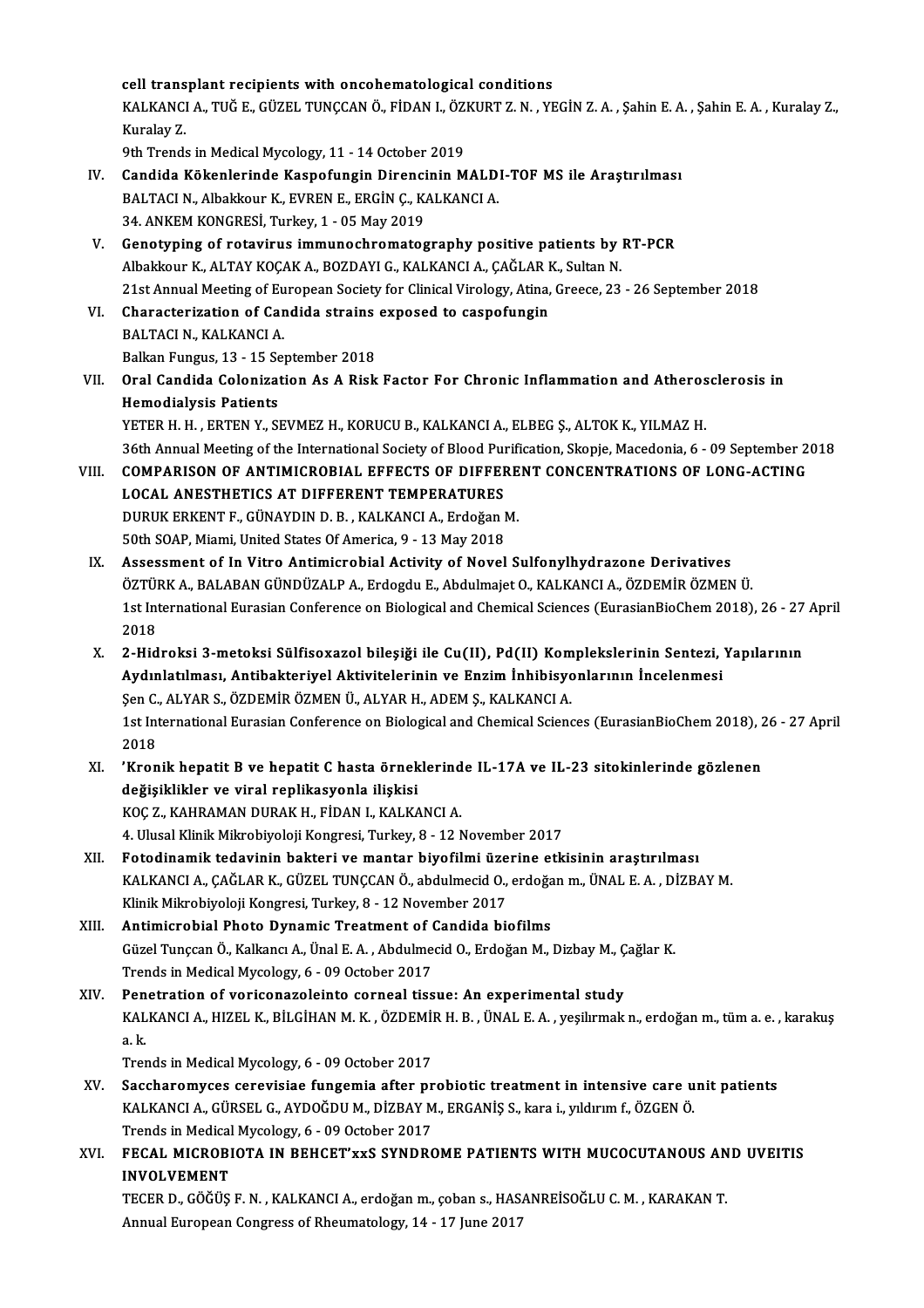| XVII.  | FECAL MICROBIOTA IN BEHCET'S SYNDROME PATIENTS WITH MUCOCUTANOUS AND UVEITIS<br><b>INVOLVEMENT</b>                                                                                                                                     |
|--------|----------------------------------------------------------------------------------------------------------------------------------------------------------------------------------------------------------------------------------------|
|        | Tecer D., Gogus F., Kalkanci A., Erdogan M., Coban S., Hasanreisoglu M., Karakan T.                                                                                                                                                    |
|        | Annual European Congress of Rheumatology, Madrid, Spain, 14 - 17 June 2017, vol.76, pp.321                                                                                                                                             |
| XVIII. | Uzun Etkili Lokal Anestezik İlaçların Farklı Konsantrasyonlarının Farklı Sıcaklıktaki Antimikrobiyal<br>Etkilerinin Karşılaştırılması                                                                                                  |
|        | DURUK ERKENT F., GÜNAYDIN D. B., Erdoğan M., KALKANCI A.                                                                                                                                                                               |
|        | 51. Türk Anesteziyoloji ve Reanimasyon Derneği Kongresi, Turkey, 25 - 29 October 2017, pp.47                                                                                                                                           |
|        |                                                                                                                                                                                                                                        |
| XIX.   | Hematolojik Hastalığı Olan Bağışıklığı Baskılanmış Hastalarda Bronkoskopinin Tanısal Etkinliği<br>KÖKTÜRK N., YILDIRIM F., BAŞARIK AYDOĞAN B., KALKANCI A., GÜZEL TUNÇCAN Ö., AKI Ş. Z., YEĞİN Z. A.,<br>ÖZKURT Z. N., SUCAK TÜRKÖZ G. |
|        | Türk Toraks Derneği 19. Yıllık Kongresi, Antalya, Turkey, 6 - 10 April 2016                                                                                                                                                            |
| XX.    | Candida albicans da flukonazol ve nistatin ile bazı biyosidlerin in vitro etkileşiminin araştırılması                                                                                                                                  |
|        | Burçak C. K., ÇAĞLAR K., KALKANCI A.                                                                                                                                                                                                   |
|        | 3. Ulusal Klinik Mikrobiyoloji Kongresi, Turkey, 18 - 22 November 2015                                                                                                                                                                 |
| XXI.   | CLSI ve EUCAST Vreferans yöntemlerinde son durum                                                                                                                                                                                       |
|        | KALKANCI A.                                                                                                                                                                                                                            |
|        | 3. Ulusal Klinik Mikrobiyoloji Kongresi, Turkey, 18 - 22 November 2015                                                                                                                                                                 |
| XXII.  | Cladosporium cladosporioides ile kolonize olmuş kronik kalsifiye subdural hematom olgusu                                                                                                                                               |
|        | literatürde ilk bildirim                                                                                                                                                                                                               |
|        | Özkal B., Doğan B., Tangül P., Muştak K., DİKER K. S., KALKANCI A.                                                                                                                                                                     |
|        | 3. Ulusal Klinik Milrobiyoloji Kongresi, Turkey, 18 - 22 November 2015                                                                                                                                                                 |
| XXIII. | Diagnostic Yield of Bronchoscopy in the Immunocompromised Patients with Haematological<br><b>Disorders</b>                                                                                                                             |
|        | KÖKTÜRK N., YILDIRIM F., BAŞARIK AYDOĞAN B., KALKANCI A., GÜZEL TUNÇCAN Ö., Akı Z., Yeğin Z., ÖZKURT Z. N.,<br>Gülsan S                                                                                                                |
|        | American Thoracic Society congress, 15 - 20 May 2015                                                                                                                                                                                   |
| XXIV.  | Diagnostic Yield Of Bronchoscopy In The Immunocompromised Patients With Haematological                                                                                                                                                 |
|        | <b>Disorders</b>                                                                                                                                                                                                                       |
|        | Kokturk N., Yildirim F., Aydogan B. B., Kalkanci A., Tunccan Ö., Aki S. Z., Yegin Z. A., Ozkurt Z. N., Sucak G. T.                                                                                                                     |
|        | International Conference of the American-Thoracic-Society (ATS), Colorado, United States Of America, 15 - 20 May                                                                                                                       |
|        | 2015, vol 191                                                                                                                                                                                                                          |
| XXV.   | Kateter İlişkili Kandidüri Olgularında İzole Edilen Kandidaların Tür Dağılımı ve Antifungal                                                                                                                                            |
|        | Duyarlılıkları                                                                                                                                                                                                                         |
|        | DİZBAY M., KETEN D., KALKANCI A., GÜZEL TUNÇCAN Ö., ASLAN S., SÖKÜLMEZ YILDIRIM S.                                                                                                                                                     |
|        | 26. Antibiyotik ve Kemoterapi (ANKEM) Kongresi. Manavgat, Türkiye, Turkey, 18 - 22 May 2011                                                                                                                                            |
| XXVI.  | Dönem III' de Yapılan Bir Ders Kurulu Sınav Sorularının Analizi                                                                                                                                                                        |
|        | COȘKUN Ö., ÖZKAN S., KALKANCI A., GÖZİL R., ÇAĞLAR K., TUNAOĞLU F. S. , SÖZEN T. S. , DURSUN A.                                                                                                                                        |
|        | UTEK 08 IV. Ulusal Tıp Eğitimi Kongresi, Turkey, 6 - 09 May 2008                                                                                                                                                                       |
|        |                                                                                                                                                                                                                                        |

### Supported Projects

Supported Projects<br>KALKANCI A., ÇAĞLAR K., DİZBAY M., GÜZEL TUNÇCAN Ö., ÖZGER H. S. , Project Supported by Higher Education<br>Institutions, Antimilizabiyal Estadinamik Tedavi Etkinliğinin Katatar Madelinde İnselanmasi, 2021, Bupporteur I 1 0 jeces<br>Institutions, Antimikrobiyal Fotodinamik Tedavi Etkinliğinin Kateter Modelinde İncelenmesi, 2021 - Continues<br>KALKANCLA, TAMER U. TURITAK Prejest Mikateksikar Tanısında Kullanılabilesek Lateral Alam T KALKANCI A., ÇAĞLAR K., DİZBAY M., GÜZEL TUNÇCAN Ö., ÖZGER H. S. , Project Supported by Higher Education<br>Institutions, Antimikrobiyal Fotodinamik Tedavi Etkinliğinin Kateter Modelinde İncelenmesi, 2021 - Continues<br>KALKANCI Institutions, Antin<br>KALKANCI A., TAN<br>2017 - Continues<br>KALKANCLA, Pro KALKANCI A., TAMER U., TUBITAK Project, Mikotoksikoz Tanısında Kullanılabilecek Lateral Akım Testi Geliştirilmesi.,<br>2017 - Continues<br>KALKANCI A., Project Supported by Higher Education Institutions, AmyotrofikLateral Sklero

2017 - Continues<br>KALKANCI A., Project Supported by H.<br>mikrobiyota analizi, 2017 - Continues<br>KALKANCLA - Project Supported by H. KALKANCI A., Project Supported by Higher Education Institutions, AmyotrofikLateral Skleroz (ALS) hastalarının bağırsa<br>mikrobiyota analizi, 2017 - Continues<br>KALKANCI A., Project Supported by Higher Education Institutions, M

mikrobiyota analizi, 2017 - Continues<br>KALKANCI A., Project Supported by Higher Education Institutions, Mantarlara Siderofor Varlığının Araştırılması, 2008 -<br>Continues